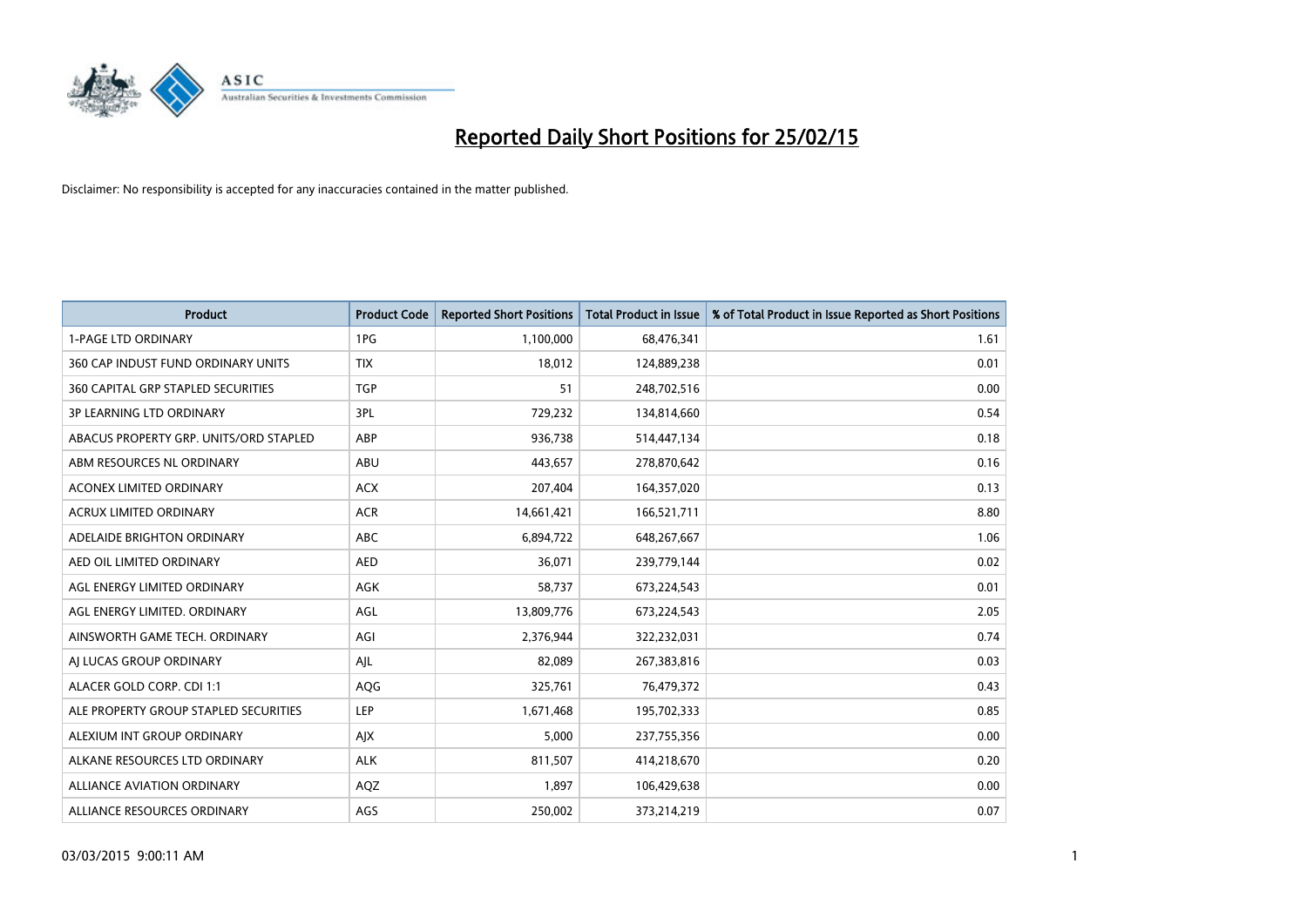

| <b>Product</b>                          | <b>Product Code</b> | <b>Reported Short Positions</b> | <b>Total Product in Issue</b> | % of Total Product in Issue Reported as Short Positions |
|-----------------------------------------|---------------------|---------------------------------|-------------------------------|---------------------------------------------------------|
| ALS LTD ORDINARY                        | <b>ALQ</b>          | 33,332,045                      | 407,246,306                   | 8.18                                                    |
| ALTIUM LIMITED ORDINARY                 | <b>ALU</b>          | 123,308                         | 129,272,762                   | 0.10                                                    |
| ALUMINA LIMITED ORDINARY                | <b>AWC</b>          | 9,090,891                       | 2,806,225,615                 | 0.32                                                    |
| AMALGAMATED HOLDINGS ORDINARY           | <b>AHD</b>          | 286                             | 157,963,509                   | 0.00                                                    |
| AMCOM TELECOMM, ORDINARY                | <b>AMM</b>          | 1,798,494                       | 266,399,148                   | 0.68                                                    |
| AMCOR LIMITED ORDINARY                  | <b>AMC</b>          | 4,613,617                       | 1,206,684,923                 | 0.38                                                    |
| AMP LIMITED ORDINARY                    | AMP                 | 12,783,869                      | 2,957,737,964                 | 0.43                                                    |
| ANSELL LIMITED ORDINARY                 | <b>ANN</b>          | 4,233,092                       | 153,139,924                   | 2.76                                                    |
| ANTARES ENERGY LTD ORDINARY             | <b>AZZ</b>          | 98.605                          | 241,580,932                   | 0.04                                                    |
| ANZ BANKING GRP LTD ORDINARY            | ANZ                 | 13,143,855                      | 2,765,980,222                 | 0.48                                                    |
| APA GROUP STAPLED SECURITIES            | APA                 | 12,523,912                      | 1,114,307,369                 | 1.12                                                    |
| APN NEWS & MEDIA ORDINARY               | <b>APN</b>          | 719,231                         | 1,029,041,356                 | 0.07                                                    |
| AQUARIUS PLATINUM. ORDINARY             | <b>AOP</b>          | 2,821,766                       | 1,502,695,183                 | 0.19                                                    |
| ARB CORPORATION ORDINARY                | ARP                 | 707,475                         | 79,156,214                    | 0.89                                                    |
| ARDENT LEISURE GROUP STAPLED SECURITIES | AAD                 | 4,873,541                       | 438,666,245                   | 1.11                                                    |
| ARENA REIT. STAPLED                     | ARF                 | 173,244                         | 211,949,183                   | 0.08                                                    |
| ARISTOCRAT LEISURE ORDINARY             | ALL                 | 588,339                         | 633,822,253                   | 0.09                                                    |
| ARRIUM LTD ORDINARY                     | ARI                 | 177,472,664                     | 2,937,293,755                 | 6.04                                                    |
| ASALEO CARE LIMITED ORDINARY            | AHY                 | 7,527,365                       | 603,469,434                   | 1.25                                                    |
| ASCIANO LIMITED ORDINARY                | <b>AIO</b>          | 8,294,457                       | 975,385,664                   | 0.85                                                    |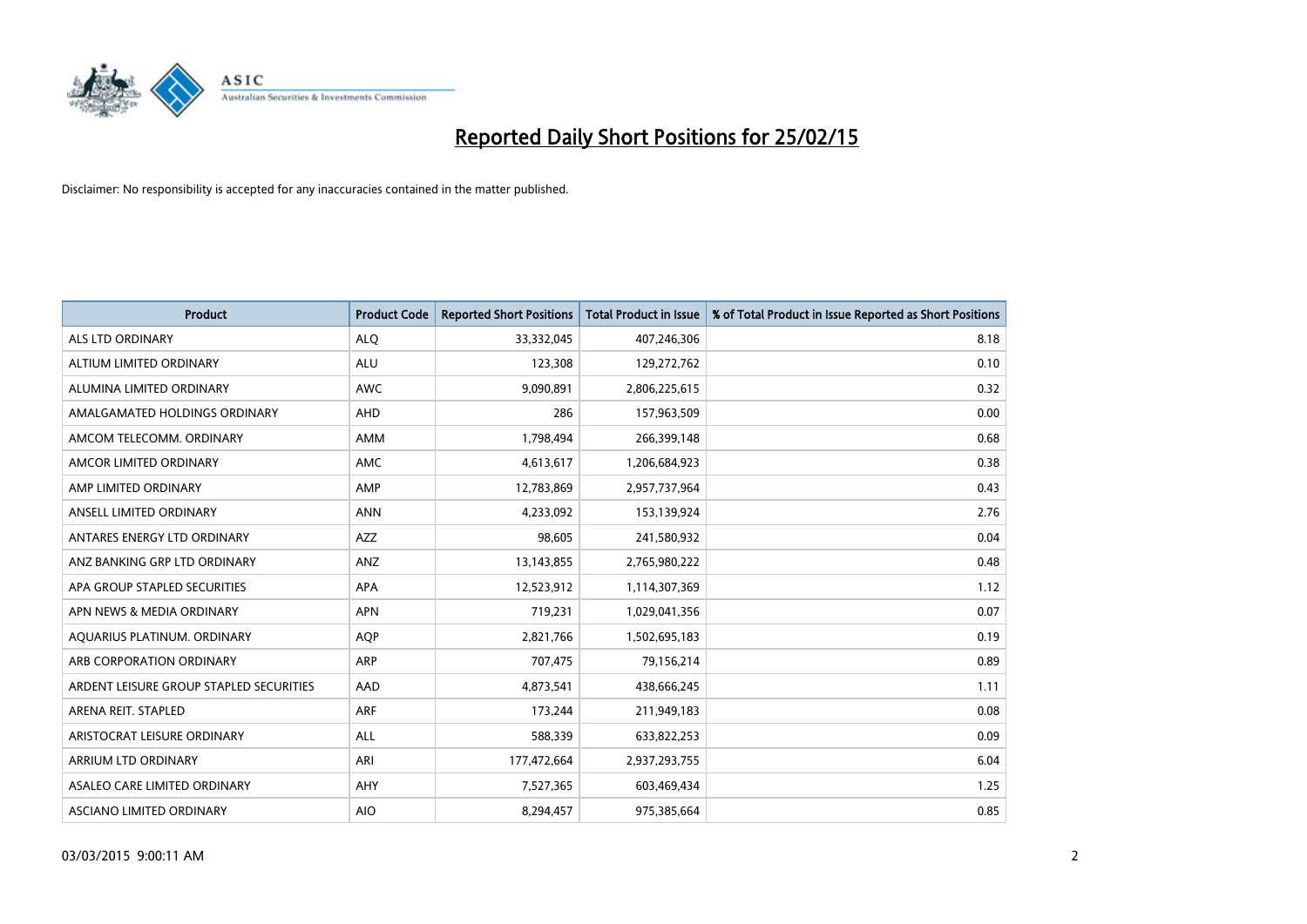

| <b>Product</b>                            | <b>Product Code</b> | <b>Reported Short Positions</b> | <b>Total Product in Issue</b> | % of Total Product in Issue Reported as Short Positions |
|-------------------------------------------|---------------------|---------------------------------|-------------------------------|---------------------------------------------------------|
| ASHLEY SERVICES GRP ORDINARY              | ASH                 | 786,106                         | 150,000,000                   | 0.52                                                    |
| ASPEN GROUP ORD/UNITS STAPLED             | <b>APZ</b>          | 41,077                          | 113,183,450                   | 0.04                                                    |
| ASTRO JAP PROP GROUP STAPLED US PROHIBIT. | AJA                 | 62,957                          | 66,449,934                    | 0.09                                                    |
| ASX LIMITED ORDINARY                      | ASX                 | 5,930,561                       | 193,595,162                   | 3.06                                                    |
| ATLAS IRON LIMITED ORDINARY               | <b>AGO</b>          | 102,938,535                     | 919,475,619                   | 11.20                                                   |
| AUCKLAND INTERNATION ORDINARY             | AIA                 | 113,296                         | 1,190,484,097                 | 0.01                                                    |
| AURIZON HOLDINGS LTD ORDINARY             | AZJ                 | 6,477,150                       | 2,123,934,162                 | 0.30                                                    |
| AUSDRILL LIMITED ORDINARY                 | ASL                 | 24,606,092                      | 312,277,224                   | 7.88                                                    |
| AUSENCO LIMITED ORDINARY                  | AAX                 | 415,989                         | 168,449,799                   | 0.25                                                    |
| AUSNET SERVICES STAPLED SECURITIES        | AST                 | 34,816,544                      | 3,466,913,009                 | 1.00                                                    |
| AUST CAREERS NETWORK ORDINARY             | <b>ACO</b>          | 500,000                         | 83,748,775                    | 0.60                                                    |
| AUST INDUSTRIAL REIT UNIT                 | ANI                 | 58,412                          | 96,288,031                    | 0.06                                                    |
| AUSTAL LIMITED ORDINARY                   | ASB                 | 84,279                          | 346,865,169                   | 0.02                                                    |
| AUSTBROKERS HOLDINGS ORDINARY             | <b>AUB</b>          | 134,107                         | 61,740,597                    | 0.22                                                    |
| AUSTIN ENGINEERING ORDINARY               | <b>ANG</b>          | 370,737                         | 84,274,004                    | 0.44                                                    |
| <b>AUSTIN EXPLORATION ORDINARY</b>        | <b>AKK</b>          | 5,670,054                       | 332,607,790                   | 1.70                                                    |
| AUSTRALIAN AGRICULT. ORDINARY             | AAC                 | 3,969,561                       | 532,474,721                   | 0.75                                                    |
| AUSTRALIAN PHARM. ORDINARY                | API                 | 6,908,105                       | 488,115,883                   | 1.42                                                    |
| AUTOMOTIVE HOLDINGS ORDINARY              | <b>AHE</b>          | 3,017,731                       | 306,437,941                   | 0.98                                                    |
| AVEO GROUP STAPLED SECURITIES             | <b>AOG</b>          | 694,954                         | 499,484,314                   | 0.14                                                    |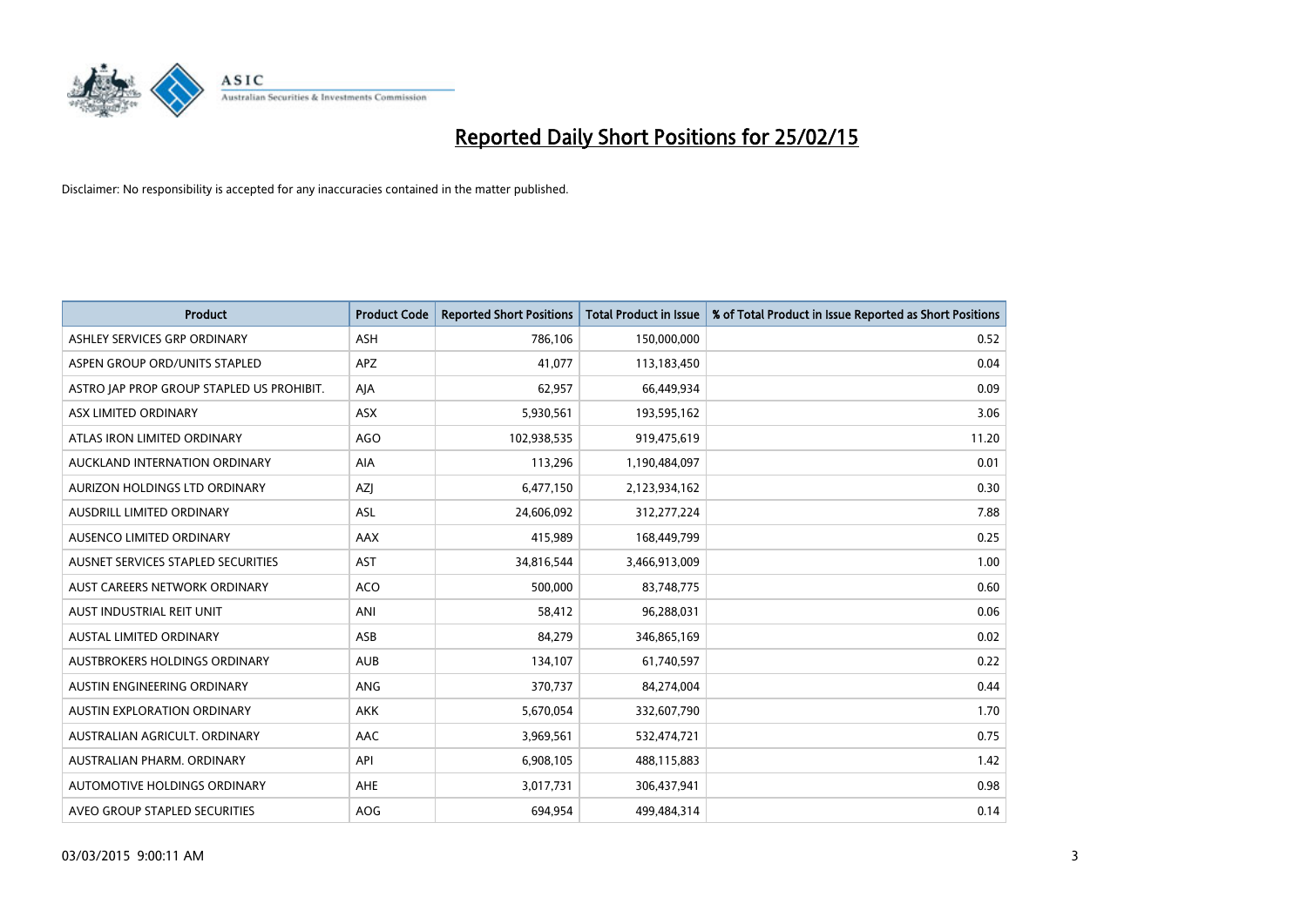

| <b>Product</b>                       | <b>Product Code</b> | <b>Reported Short Positions</b> | <b>Total Product in Issue</b> | % of Total Product in Issue Reported as Short Positions |
|--------------------------------------|---------------------|---------------------------------|-------------------------------|---------------------------------------------------------|
| AWE LIMITED ORDINARY                 | AWE                 | 24,468,947                      | 525,861,050                   | 4.65                                                    |
| AZONTO PET LTD ORDINARY              | APY                 | 1                               | 1,159,375,100                 | 0.00                                                    |
| AZUMAH RESOURCES ORDINARY            | <b>AZM</b>          | $\mathbf{1}$                    | 393,850,639                   | 0.00                                                    |
| <b>BANDANNA ENERGY ORDINARY</b>      | <b>BND</b>          | 17,540,654                      | 528,481,199                   | 3.32                                                    |
| BANK OF QUEENSLAND. ORDINARY         | <b>BOQ</b>          | 6,172,293                       | 366,982,047                   | 1.68                                                    |
| <b>BANNERMAN RESOURCES ORDINARY</b>  | <b>BMN</b>          | 62,998                          | 339,718,258                   | 0.02                                                    |
| <b>BASE RES LIMITED ORDINARY</b>     | <b>BSE</b>          | 332,868                         | 563,902,771                   | 0.06                                                    |
| BATHURST RES LTD. ORDINARY           | <b>BRL</b>          | 207,998                         | 947,828,434                   | 0.02                                                    |
| BC IRON LIMITED ORDINARY             | <b>BCI</b>          | 16,185,774                      | 196,196,992                   | 8.25                                                    |
| BEACH ENERGY LIMITED ORDINARY        | <b>BPT</b>          | 51,840,784                      | 1,297,496,886                 | 4.00                                                    |
| BEADELL RESOURCE LTD ORDINARY        | <b>BDR</b>          | 36,649,188                      | 798,657,280                   | 4.59                                                    |
| <b>BEGA CHEESE LTD ORDINARY</b>      | <b>BGA</b>          | 2,661,411                       | 152,602,945                   | 1.74                                                    |
| BENDIGO AND ADELAIDE ORDINARY        | <b>BEN</b>          | 17,120,275                      | 450,940,880                   | 3.80                                                    |
| BERKELEY RESOURCES ORDINARY          | <b>BKY</b>          | 159,656                         | 180,361,323                   | 0.09                                                    |
| BETASHARESCASHETF ETF UNITS          | AAA                 | 250                             | 14,486,989                    | 0.00                                                    |
| <b>BHP BILLITON LIMITED ORDINARY</b> | <b>BHP</b>          | 10,286,910                      | 3,211,691,105                 | 0.32                                                    |
| <b>BIGAIR GROUP LIMITED ORDINARY</b> | <b>BGL</b>          | 9,750                           | 174,695,976                   | 0.01                                                    |
| <b>BILLABONG ORDINARY</b>            | <b>BBG</b>          | 7,308,500                       | 990,370,034                   | 0.74                                                    |
| <b>BIONOMICS LIMITED ORDINARY</b>    | <b>BNO</b>          | 23,497                          | 417,669,567                   | 0.01                                                    |
| <b>BLACKHAM RESOURCES ORDINARY</b>   | <b>BLK</b>          | 950,629                         | 177,864,434                   | 0.53                                                    |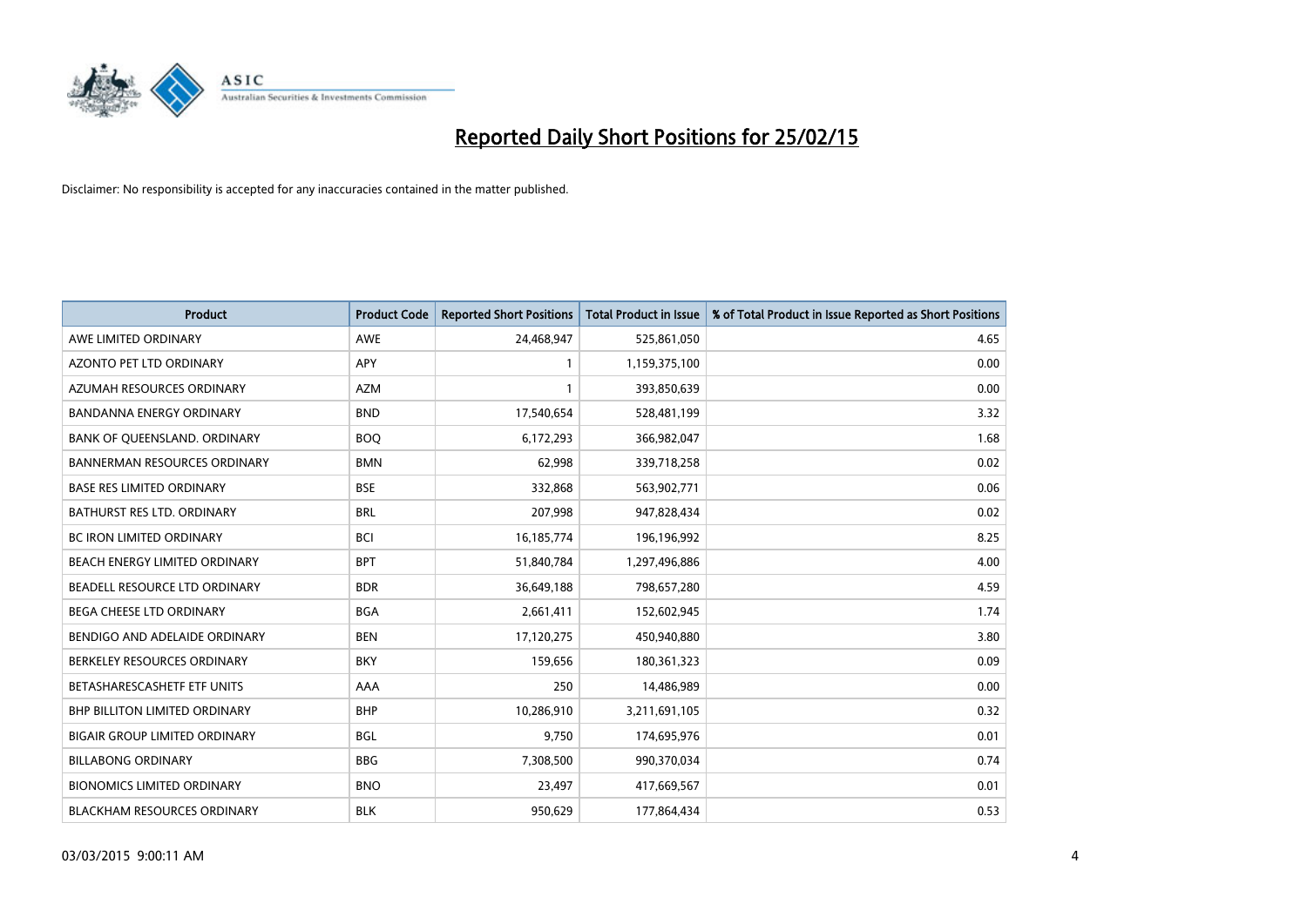

| <b>Product</b>                      | <b>Product Code</b> | <b>Reported Short Positions</b> | <b>Total Product in Issue</b> | % of Total Product in Issue Reported as Short Positions |
|-------------------------------------|---------------------|---------------------------------|-------------------------------|---------------------------------------------------------|
| <b>BLACKMORES LIMITED ORDINARY</b>  | <b>BKL</b>          | 18,252                          | 17,224,284                    | 0.11                                                    |
| BLUESCOPE STEEL LTD ORDINARY        | BSL                 | 4,466,108                       | 559,227,871                   | 0.80                                                    |
| <b>BOART LONGYEAR ORDINARY</b>      | <b>BLY</b>          | 17,551,745                      | 930,864,944                   | 1.89                                                    |
| <b>BORA BORA RESOURCES ORDINARY</b> | <b>BBR</b>          | 247,808                         | 35,970,000                    | 0.69                                                    |
| <b>BORAL LIMITED, ORDINARY</b>      | <b>BLD</b>          | 9,524,001                       | 782,736,249                   | 1.22                                                    |
| <b>BRADKEN LIMITED ORDINARY</b>     | <b>BKN</b>          | 4,412,115                       | 171,027,249                   | 2.58                                                    |
| <b>BRAMBLES LIMITED ORDINARY</b>    | <b>BXB</b>          | 3,541,312                       | 1,566,289,727                 | 0.23                                                    |
| BREVILLE GROUP LTD ORDINARY         | <b>BRG</b>          | 3,173,369                       | 130,095,322                   | 2.44                                                    |
| <b>BRICKWORKS LIMITED ORDINARY</b>  | <b>BKW</b>          | 52,077                          | 148,403,478                   | 0.04                                                    |
| BT INVESTMENT MNGMNT ORDINARY       | <b>BTT</b>          | $\mathbf{1}$                    | 292,408,424                   | 0.00                                                    |
| BURSON GROUP LTD ORDINARY           | <b>BAP</b>          | 491,279                         | 163,585,666                   | 0.30                                                    |
| <b>BURU ENERGY ORDINARY</b>         | <b>BRU</b>          | 15,841,275                      | 339,997,078                   | 4.66                                                    |
| <b>BWP TRUST ORDINARY UNITS</b>     | <b>BWP</b>          | 17,060,522                      | 639,724,826                   | 2.67                                                    |
| <b>CABCHARGE AUSTRALIA ORDINARY</b> | CAB                 | 9,106,822                       | 120,430,683                   | 7.56                                                    |
| <b>CADENCE CAPITAL ORDINARY</b>     | <b>CDM</b>          | 148,346                         | 199,990,438                   | 0.07                                                    |
| CALTEX AUSTRALIA ORDINARY           | <b>CTX</b>          | 221,095                         | 270,000,000                   | 0.08                                                    |
| CAPE LAMBERT RES LTD ORDINARY       | <b>CFE</b>          | 280,137                         | 626,686,586                   | 0.04                                                    |
| <b>CAPITOL HEALTH ORDINARY</b>      | CAJ                 | 354,996                         | 522,280,212                   | 0.07                                                    |
| <b>CARDNO LIMITED ORDINARY</b>      | CDD                 | 17,747,474                      | 164,564,684                   | 10.78                                                   |
| CARNARVON PETROLEUM ORDINARY        | <b>CVN</b>          | 1,941,380                       | 988,295,069                   | 0.20                                                    |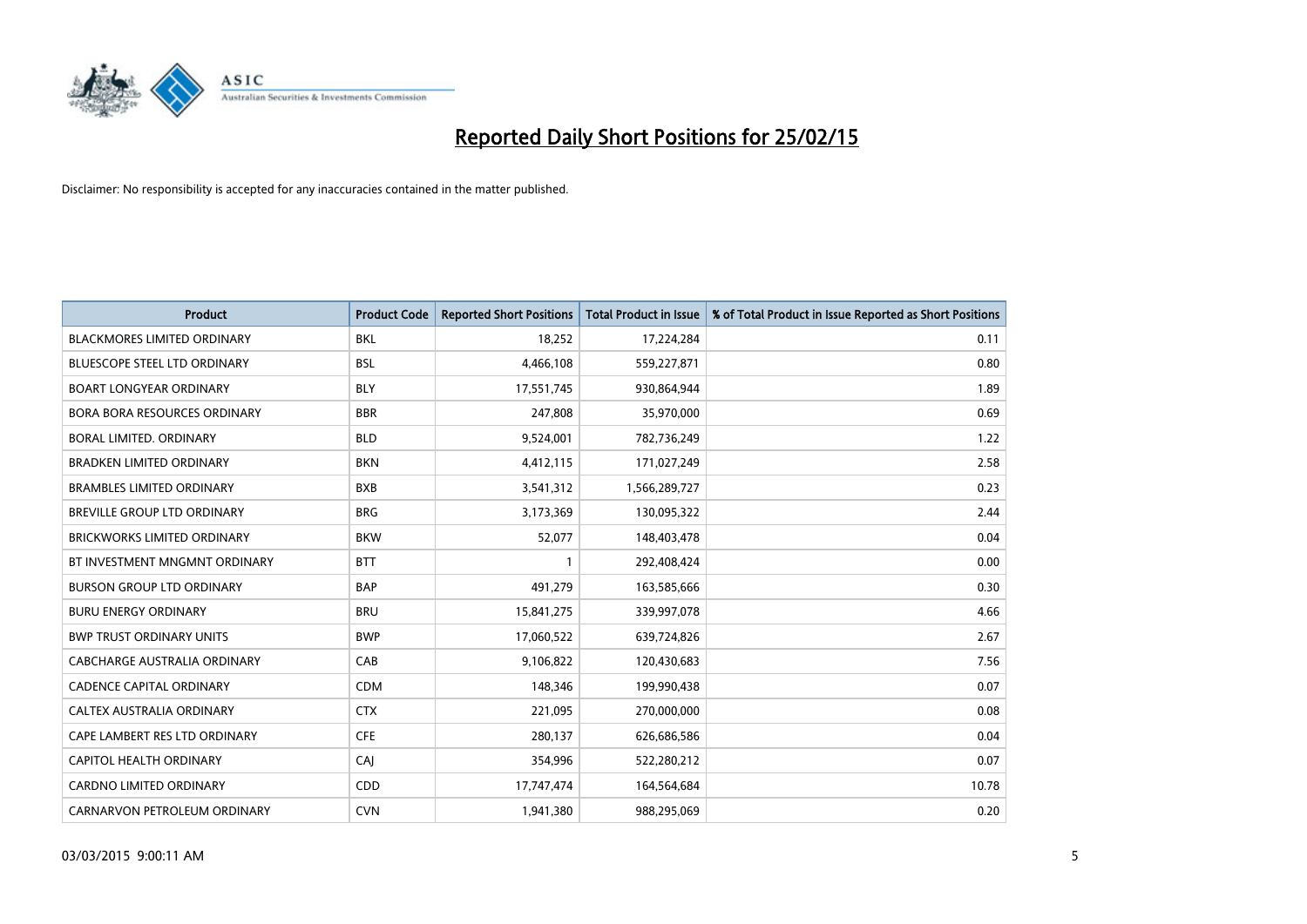

| <b>Product</b>                          | <b>Product Code</b> | <b>Reported Short Positions</b> | <b>Total Product in Issue</b> | % of Total Product in Issue Reported as Short Positions |
|-----------------------------------------|---------------------|---------------------------------|-------------------------------|---------------------------------------------------------|
| CARSALES.COM LTD ORDINARY               | <b>CRZ</b>          | 3,836,251                       | 239,001,759                   | 1.61                                                    |
| CARSALES.COM LTD. ORDINARY              | <b>CAR</b>          | 8,896,564                       | 239,001,759                   | 3.72                                                    |
| <b>CASH CONVERTERS ORDINARY</b>         | CCV                 | 4,645,880                       | 478,876,525                   | 0.97                                                    |
| CEDAR WOODS PROP. ORDINARY              | <b>CWP</b>          | 253,588                         | 78,336,371                    | 0.32                                                    |
| CENTRAL PETROLEUM ORDINARY              | <b>CTP</b>          | 5,736                           | 368,718,957                   | 0.00                                                    |
| CENTURIA METRO REIT STAPLED             | <b>CMA</b>          | 698,404                         | 71,500,158                    | 0.98                                                    |
| CFS RETAIL TRUST GRP STAPLED SECURITIES | <b>CFX</b>          | 4,604,835                       | 3,050,355,727                 | 0.15                                                    |
| CHALLENGER LIMITED ORDINARY             | <b>CGF</b>          | 2,753,493                       | 569,725,821                   | 0.48                                                    |
| CHARTER HALL GROUP STAPLED US PROHIBIT. | <b>CHC</b>          | 1,759,019                       | 355,161,540                   | 0.50                                                    |
| <b>CHARTER HALL RETAIL UNITS</b>        | <b>COR</b>          | 11,646,376                      | 372,893,153                   | 3.12                                                    |
| <b>CHORUS LIMITED ORDINARY</b>          | <b>CNU</b>          | 142,822                         | 396,369,767                   | 0.04                                                    |
| CLINUVEL PHARMACEUT, ORDINARY           | CUV                 | 4,735                           | 44,497,287                    | 0.01                                                    |
| COAL OF AFRICA LTD ORDINARY             | <b>CZA</b>          | 426                             | 1,599,368,613                 | 0.00                                                    |
| <b>COALSPUR MINES LTD ORDINARY</b>      | <b>CPL</b>          | 74,151                          | 641,544,455                   | 0.01                                                    |
| COCA-COLA AMATIL ORDINARY               | <b>CCL</b>          | 20,736,726                      | 763,590,249                   | 2.72                                                    |
| COCHLEAR LIMITED ORDINARY               | <b>COH</b>          | 4,486,563                       | 57,081,775                    | 7.86                                                    |
| COCKATOO COAL ORDINARY                  | <b>COK</b>          | 167,987                         | 46,335,196,929                | 0.00                                                    |
| <b>CODAN LIMITED ORDINARY</b>           | <b>CDA</b>          | 2,461                           | 177,063,244                   | 0.00                                                    |
| <b>COFFEY INTERNATIONAL ORDINARY</b>    | <b>COF</b>          | 4,158                           | 255,833,165                   | 0.00                                                    |
| <b>COKAL LTD ORDINARY</b>               | <b>CKA</b>          | 6,820                           | 471,487,926                   | 0.00                                                    |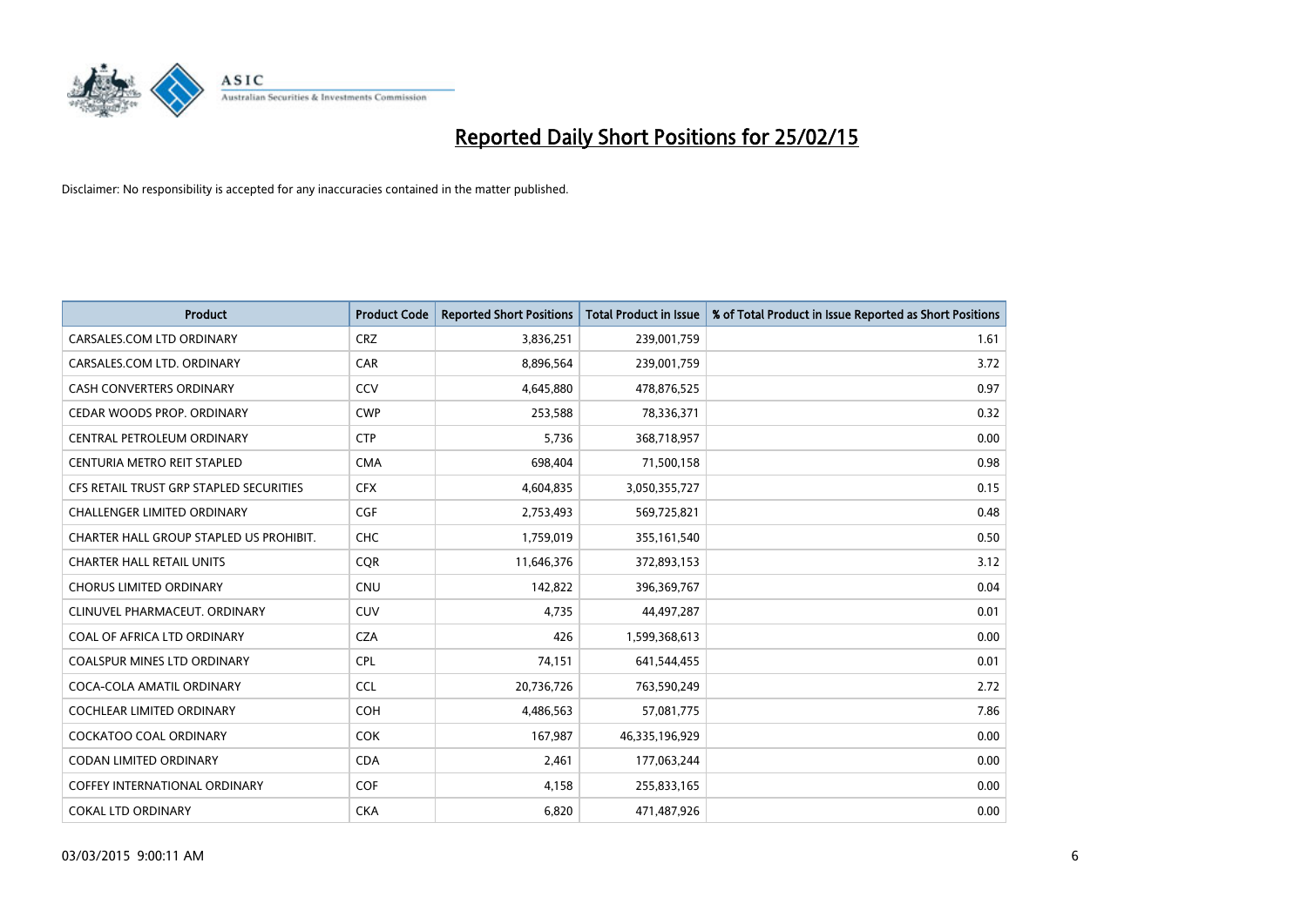

| <b>Product</b>                          | <b>Product Code</b> | <b>Reported Short Positions</b> | <b>Total Product in Issue</b> | % of Total Product in Issue Reported as Short Positions |
|-----------------------------------------|---------------------|---------------------------------|-------------------------------|---------------------------------------------------------|
| <b>COLLECTION HOUSE ORDINARY</b>        | <b>CLH</b>          | 1,678,680                       | 130,443,227                   | 1.29                                                    |
| COMMONWEALTH BANK, ORDINARY             | <b>CBA</b>          | 15,477,574                      | 1,621,319,194                 | 0.95                                                    |
| <b>COMPASS RESOURCES ORDINARY</b>       | <b>CMR</b>          | 7,472                           | 1,403,744,100                 | 0.00                                                    |
| COMPUTERSHARE LTD ORDINARY              | <b>CPU</b>          | 5,593,696                       | 556,203,079                   | 1.01                                                    |
| <b>COOPER ENERGY LTD ORDINARY</b>       | <b>COE</b>          | 580,840                         | 331,905,323                   | 0.18                                                    |
| <b>CORP TRAVEL LIMITED ORDINARY</b>     | <b>CTD</b>          | 1,083,400                       | 96,993,355                    | 1.12                                                    |
| <b>COVER-MORE GRP LTD ORDINARY</b>      | <b>CVO</b>          | 6,589,354                       | 317,750,000                   | 2.07                                                    |
| <b>CREDIT CORP GROUP ORDINARY</b>       | <b>CCP</b>          | 389,057                         | 46,296,407                    | 0.84                                                    |
| <b>CROMWELL PROP STAPLED SECURITIES</b> | <b>CMW</b>          | 28,239,125                      | 1,737,728,114                 | 1.63                                                    |
| <b>CROWN RESORTS LTD ORDINARY</b>       | <b>CWN</b>          | 16,752,041                      | 728,394,185                   | 2.30                                                    |
| <b>CSG LIMITED ORDINARY</b>             | CSV                 | 687,379                         | 284,148,839                   | 0.24                                                    |
| <b>CSL LIMITED ORDINARY</b>             | <b>CSL</b>          | 1,474,313                       | 473,895,326                   | 0.31                                                    |
| <b>CSR LIMITED ORDINARY</b>             | <b>CSR</b>          | 10,477,075                      | 506,000,315                   | 2.07                                                    |
| <b>CUDECO LIMITED ORDINARY</b>          | CDU                 | 8,889,682                       | 248,722,167                   | 3.57                                                    |
| <b>DECMIL GROUP LIMITED ORDINARY</b>    | <b>DCG</b>          | 731,628                         | 168,657,794                   | 0.43                                                    |
| DEXUS PROPERTY GROUP STAPLED UNITS      | <b>DXS</b>          | 2,596,653                       | 905,531,797                   | 0.29                                                    |
| DICK SMITH HLDGS ORDINARY               | <b>DSH</b>          | 13,686,618                      | 236,511,364                   | 5.79                                                    |
| DISCOVERY METALS LTD ORDINARY           | <b>DML</b>          | 344,314                         | 644,039,581                   | 0.05                                                    |
| DOMINO PIZZA ENTERPR ORDINARY           | <b>DMP</b>          | 1,293,223                       | 86,560,773                    | 1.49                                                    |
| DONACO INTERNATIONAL DEFERRED EX OPTION | <b>DNAN</b>         | 9,348                           | 3,026,655                     | 0.31                                                    |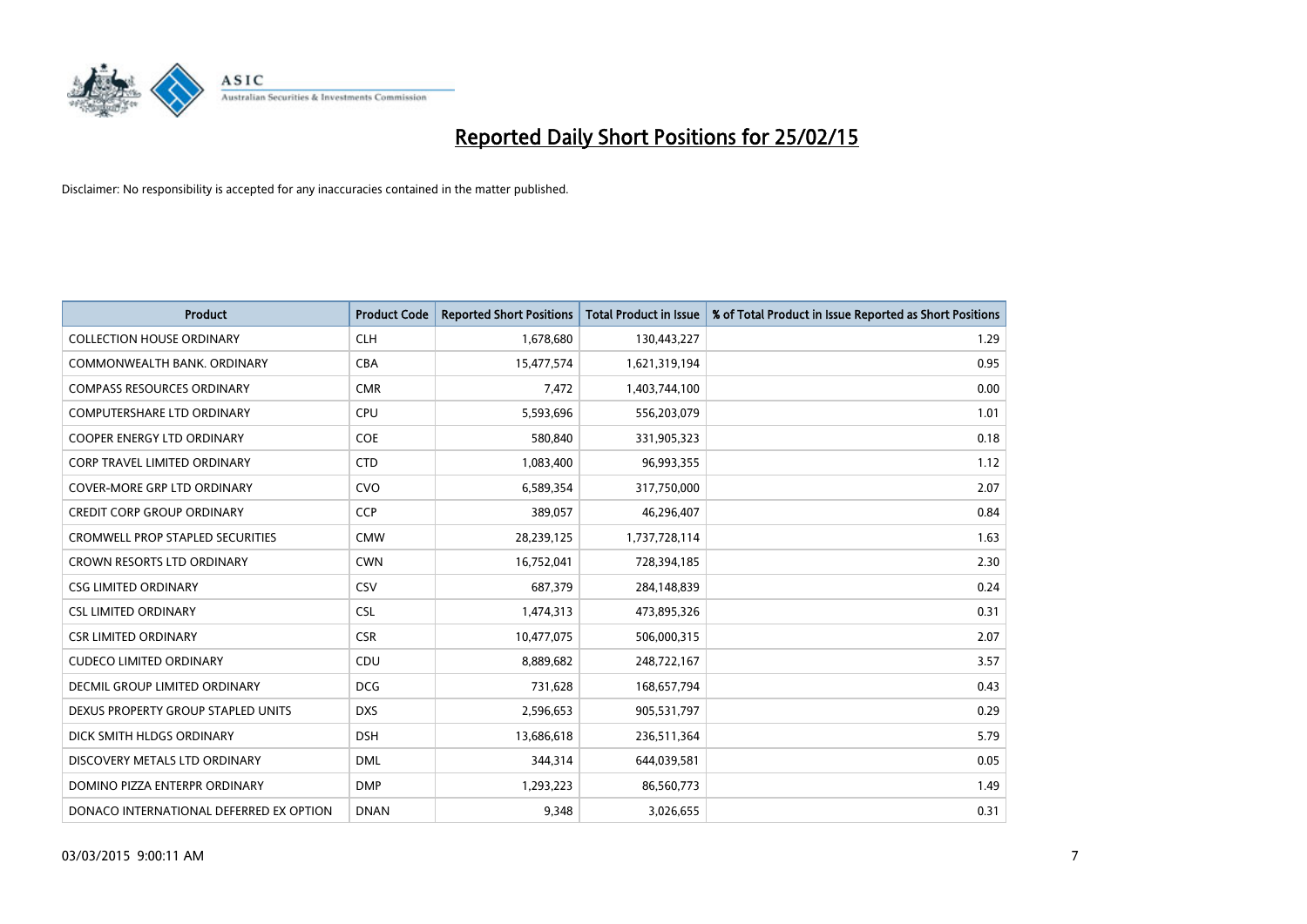

| <b>Product</b>                         | <b>Product Code</b> | <b>Reported Short Positions</b> | <b>Total Product in Issue</b> | % of Total Product in Issue Reported as Short Positions |
|----------------------------------------|---------------------|---------------------------------|-------------------------------|---------------------------------------------------------|
| DONACO INTERNATIONAL ORDINARY          | <b>DNA</b>          | 11,787,380                      | 617,285,804                   | 1.91                                                    |
| DOWNER EDI LIMITED ORDINARY            | <b>DOW</b>          | 22,692,283                      | 435,399,975                   | 5.21                                                    |
| DRILLSEARCH ENERGY ORDINARY            | <b>DLS</b>          | 8,708,634                       | 461,101,450                   | 1.89                                                    |
| DUET GROUP STAPLED US PROHIBIT.        | <b>DUE</b>          | 15,386,048                      | 1,493,678,915                 | 1.03                                                    |
| <b>DULUXGROUP LIMITED ORDINARY</b>     | <b>DLX</b>          | 691,733                         | 388,543,268                   | 0.18                                                    |
| ECHO ENTERTAINMENT ORDINARY            | EGP                 | 3,799,400                       | 825,672,730                   | 0.46                                                    |
| <b>ELDERS LIMITED ORDINARY</b>         | <b>ELD</b>          | 688,797                         | 83,734,671                    | 0.82                                                    |
| <b>EMECO HOLDINGS ORDINARY</b>         | <b>EHL</b>          | 7,725,848                       | 599,675,707                   | 1.29                                                    |
| <b>ENDEAVOUR MIN CORP CDI 1:1</b>      | <b>EVR</b>          | 69,262                          | 45,886,643                    | 0.15                                                    |
| <b>ENERGY RESOURCES ORDINARY 'A'</b>   | <b>ERA</b>          | 9,668,099                       | 517,725,062                   | 1.87                                                    |
| <b>ENERGY WORLD CORPOR. ORDINARY</b>   | <b>EWC</b>          | 48,195,977                      | 1,734,166,672                 | 2.78                                                    |
| <b>ENSOGO LIMITED ORDINARY</b>         | E88                 | 212,387                         | 426,069,834                   | 0.05                                                    |
| EQUITY TRUSTEES ORDINARY               | EQT                 | 50,198                          | 19,270,117                    | 0.26                                                    |
| ERM POWER LIMITED ORDINARY             | EPW                 | 175,487                         | 241,689,186                   | 0.07                                                    |
| ESTIA HEALTH LTD ORDINARY              | EHE                 | 1,064,631                       | 180,885,580                   | 0.59                                                    |
| EUREKA GROUP LTD ORDINARY              | EGH                 | 670,000                         | 156,766,594                   | 0.43                                                    |
| EVOLUTION MINING LTD ORDINARY          | <b>EVN</b>          | 21,614,722                      | 714,921,647                   | 3.02                                                    |
| FAIRFAX MEDIA LTD ORDINARY             | <b>FXJ</b>          | 39,271,076                      | 2,420,475,546                 | 1.62                                                    |
| FAR LTD ORDINARY                       | <b>FAR</b>          | 10,434,547                      | 3,127,058,427                 | 0.33                                                    |
| FEDERATION CNTRES ORD/UNIT STAPLED SEC | <b>FDC</b>          | 4,257,517                       | 1,427,641,565                 | 0.30                                                    |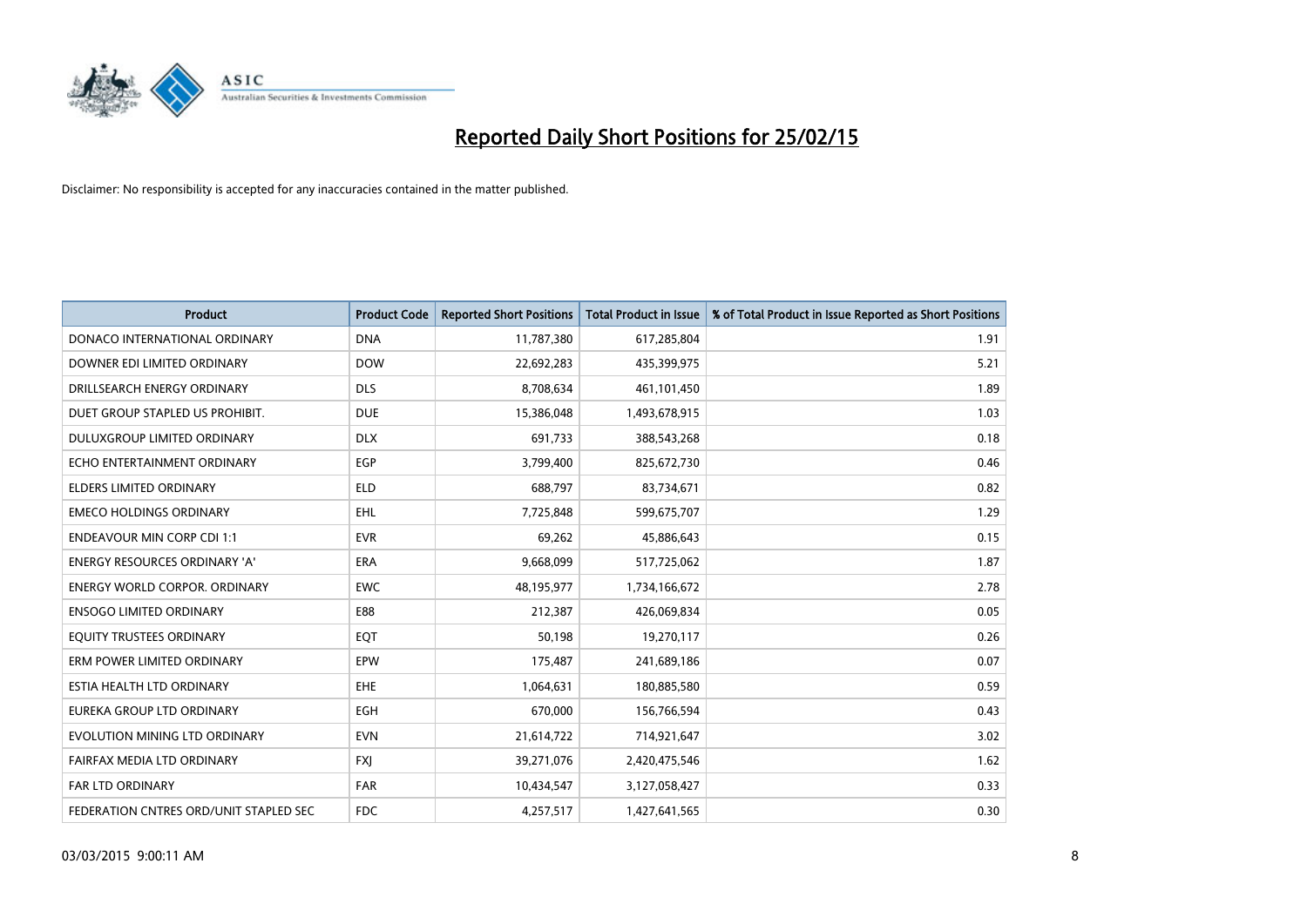

| <b>Product</b>                             | <b>Product Code</b> | <b>Reported Short Positions</b> | <b>Total Product in Issue</b> | % of Total Product in Issue Reported as Short Positions |
|--------------------------------------------|---------------------|---------------------------------|-------------------------------|---------------------------------------------------------|
| FISHER & PAYKEL H. ORDINARY                | <b>FPH</b>          | 53,089                          | 557,917,000                   | 0.01                                                    |
| FLEETWOOD CORP ORDINARY                    | <b>FWD</b>          | 1,297,794                       | 61,039,412                    | 2.13                                                    |
| FLETCHER BUILDING ORDINARY                 | <b>FBU</b>          | 1,014,122                       | 687,854,788                   | 0.15                                                    |
| FLEXIGROUP LIMITED ORDINARY                | <b>FXL</b>          | 6,793,495                       | 304,096,060                   | 2.23                                                    |
| FLIGHT CENTRE TRAVEL ORDINARY              | <b>FLT</b>          | 7,786,325                       | 100,734,279                   | 7.73                                                    |
| FLINDERS MINES LTD ORDINARY                | <b>FMS</b>          | 56,089                          | 2,762,995,689                 | 0.00                                                    |
| <b>FOCUS MINERALS LTD ORDINARY</b>         | <b>FML</b>          | 497,164                         | 9,137,375,877                 | 0.01                                                    |
| FOLKESTONE EDU TRUST UNITS                 | FET                 | 43,549                          | 244,378,866                   | 0.02                                                    |
| FONTERRA SHARE FUND ORDINARY UNITS         | FSF                 | 114,468                         | 121,855,834                   | 0.09                                                    |
| FORTESCUE METALS GRP ORDINARY              | <b>FMG</b>          | 270,913,711                     | 3,113,798,151                 | 8.70                                                    |
| FREEDOM FOOD LTD ORDINARY                  | <b>FNP</b>          | 48,482                          | 152,689,663                   | 0.03                                                    |
| <b>G.U.D. HOLDINGS ORDINARY</b>            | GUD                 | 2,238,494                       | 70,939,492                    | 3.16                                                    |
| <b>G8 EDUCATION LIMITED ORDINARY</b>       | <b>GEM</b>          | 12,751,937                      | 359,151,207                   | 3.55                                                    |
| <b>GALAXY RESOURCES ORDINARY</b>           | GXY                 | 712,022                         | 1,064,783,990                 | 0.07                                                    |
| <b>GDI PROPERTY GRP STAPLED SECURITIES</b> | GDI                 | 457,090                         | 567,575,025                   | 0.08                                                    |
| <b>GENESIS ENERGY LTD ORDINARY</b>         | <b>GNE</b>          | 8,936                           | 1,000,000,000                 | 0.00                                                    |
| <b>GENWORTH MORTGAGE ORDINARY</b>          | <b>GMA</b>          | 20,221,991                      | 650,000,000                   | 3.11                                                    |
| <b>GEODYNAMICS LIMITED ORDINARY</b>        | GDY                 | 819                             | 435,880,130                   | 0.00                                                    |
| <b>GINDALBIE METALS LTD ORDINARY</b>       | GBG                 | 729                             | 1,495,448,025                 | 0.00                                                    |
| <b>GOLD ROAD RES LTD ORDINARY</b>          | GOR                 | 811,642                         | 594,881,822                   | 0.14                                                    |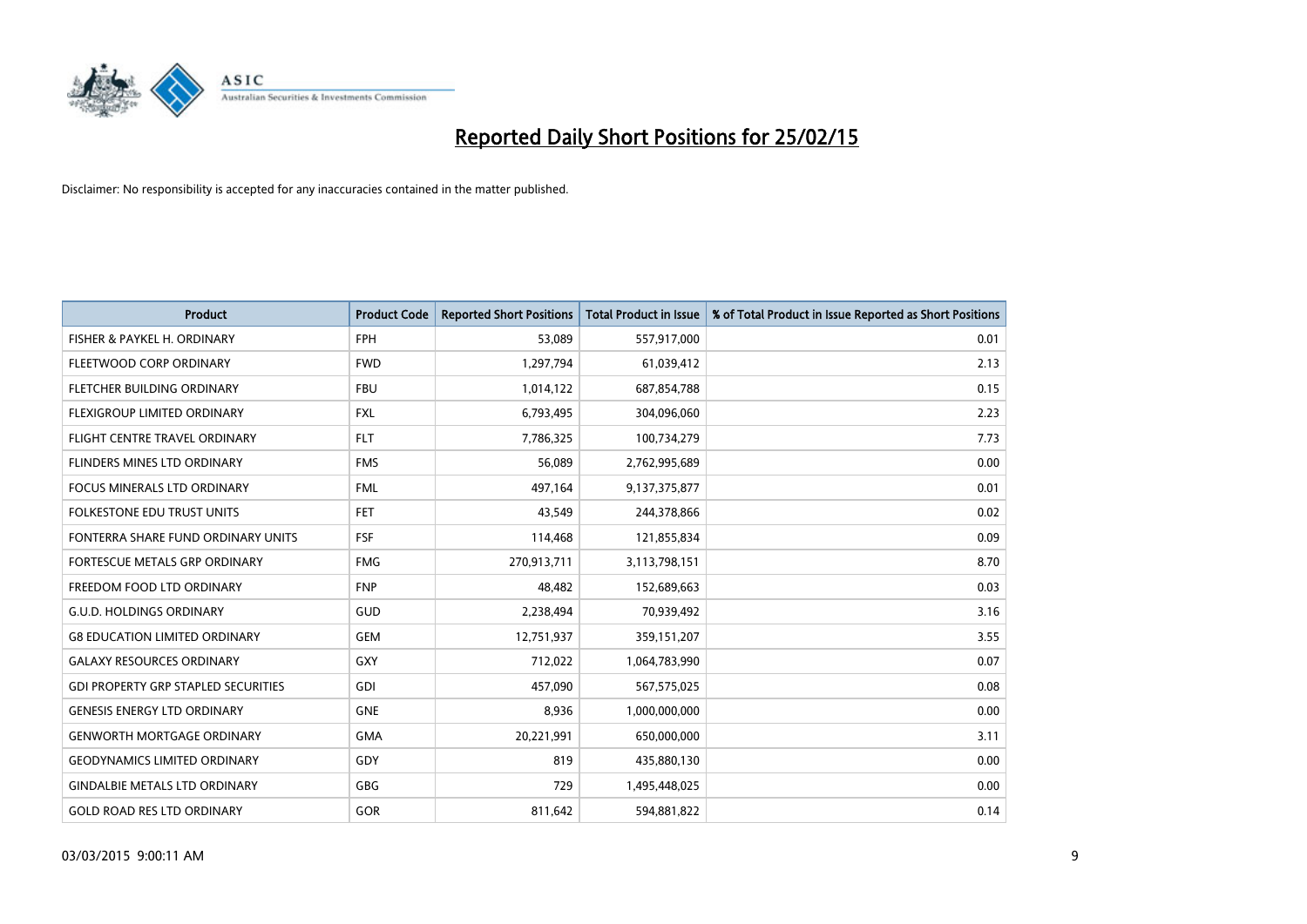

| <b>Product</b>                                   | <b>Product Code</b> | <b>Reported Short Positions</b> | <b>Total Product in Issue</b> | % of Total Product in Issue Reported as Short Positions |
|--------------------------------------------------|---------------------|---------------------------------|-------------------------------|---------------------------------------------------------|
| <b>GOODMAN FIELDER, ORDINARY</b>                 | <b>GFF</b>          | 2,296,991                       | 1,955,559,207                 | 0.12                                                    |
| <b>GOODMAN GROUP STAPLED</b>                     | <b>GMG</b>          | 1,583,349                       | 1,753,035,922                 | 0.09                                                    |
| <b>GPT GROUP STAPLED SEC.</b>                    | <b>GPT</b>          | 3,740,810                       | 1,764,462,756                 | 0.21                                                    |
| <b>GRAINCORP LIMITED A CLASS ORDINARY</b>        | <b>GNC</b>          | 12,427,799                      | 228,855,628                   | 5.43                                                    |
| <b>GRANGE RESOURCES, ORDINARY</b>                | <b>GRR</b>          | 112,613                         | 1,157,338,698                 | 0.01                                                    |
| <b>GREENCROSS LIMITED ORDINARY</b>               | <b>GXL</b>          | 2,006,373                       | 111,447,503                   | 1.80                                                    |
| <b>GREENLAND MIN EN LTD ORDINARY</b>             | GGG                 | 3,864,827                       | 669,389,552                   | 0.58                                                    |
| <b>GROWTHPOINT PROPERTY ORD/UNIT STAPLED SEC</b> | GOZ                 | 637,650                         | 554,602,697                   | 0.11                                                    |
| <b>GRYPHON MINERALS LTD ORDINARY</b>             | GRY                 | 1,357,377                       | 401,290,987                   | 0.34                                                    |
| <b>GWA GROUP LTD ORDINARY</b>                    | <b>GWA</b>          | 13,336,798                      | 306,533,770                   | 4.35                                                    |
| HARVEY NORMAN ORDINARY                           | <b>HVN</b>          | 31,742,686                      | 1,110,603,911                 | 2.86                                                    |
| HEALTHSCOPE LIMITED. ORDINARY                    | <b>HSO</b>          | 9,795,461                       | 1,732,094,838                 | 0.57                                                    |
| <b>HENDERSON GROUP CDI 1:1</b>                   | <b>HGG</b>          | 2,294,753                       | 753,392,858                   | 0.30                                                    |
| HFA HOLDINGS LIMITED ORDINARY                    | <b>HFA</b>          | 308                             | 162,147,897                   | 0.00                                                    |
| HILLGROVE RES LTD ORDINARY                       | <b>HGO</b>          | 105,596                         | 147,798,623                   | 0.07                                                    |
| <b>HILLS LTD ORDINARY</b>                        | HIL                 | 1,512,941                       | 231,985,526                   | 0.65                                                    |
| HORIZON OIL LIMITED ORDINARY                     | <b>HZN</b>          | 43,841,837                      | 1,301,981,265                 | 3.37                                                    |
| HOTEL PROPERTY STAPLED                           | <b>HPI</b>          | 67,161                          | 146,105,439                   | 0.05                                                    |
| <b>ICAR ASIA LTD ORDINARY</b>                    | ICQ                 | 188,559                         | 217,769,656                   | 0.09                                                    |
| <b>IINET LIMITED ORDINARY</b>                    | <b>IIN</b>          | 5,189,962                       | 162,950,896                   | 3.18                                                    |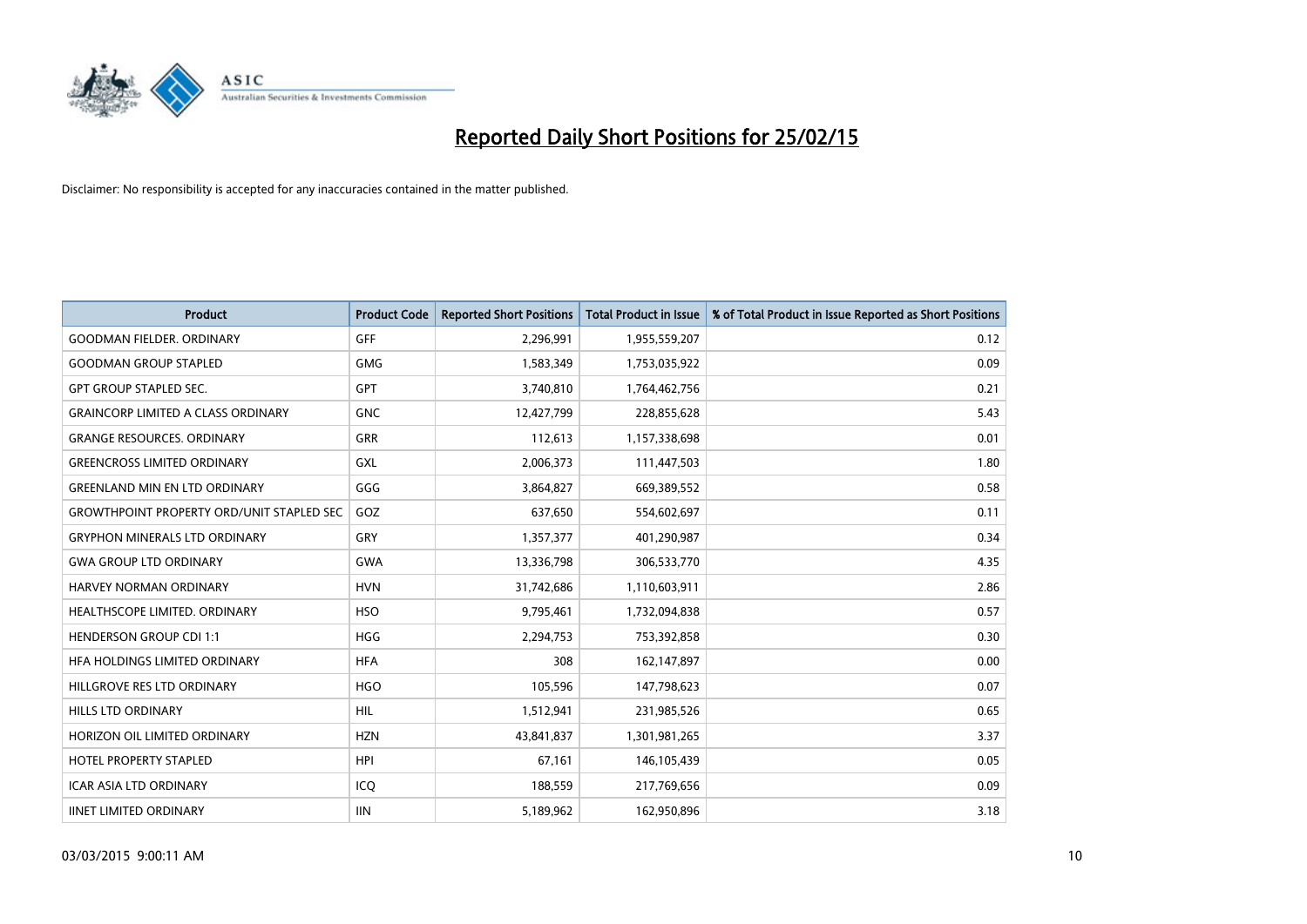

| <b>Product</b>                                | <b>Product Code</b> | <b>Reported Short Positions</b> | <b>Total Product in Issue</b> | % of Total Product in Issue Reported as Short Positions |
|-----------------------------------------------|---------------------|---------------------------------|-------------------------------|---------------------------------------------------------|
| <b>IKWEZI MINING LTD ORDINARY</b>             | <b>IKW</b>          | 351,065                         | 1,016,250,000                 | 0.03                                                    |
| <b>ILUKA RESOURCES ORDINARY</b>               | <b>ILU</b>          | 20,976,488                      | 418,700,517                   | 5.01                                                    |
| <b>IMDEX LIMITED ORDINARY</b>                 | <b>IMD</b>          | 1,601,642                       | 216,203,136                   | 0.74                                                    |
| IMF BENTHAM LTD ORDINARY                      | <b>IMF</b>          | 4,246,185                       | 166,580,957                   | 2.55                                                    |
| <b>INCITEC PIVOT ORDINARY</b>                 | <b>IPL</b>          | 24,935,416                      | 1,675,621,466                 | 1.49                                                    |
| <b>INDEPENDENCE GROUP ORDINARY</b>            | <b>IGO</b>          | 2,291,131                       | 234,256,573                   | 0.98                                                    |
| <b>INDUSTRIA REIT STAPLED</b>                 | <b>IDR</b>          | 705,925                         | 125,000,001                   | 0.56                                                    |
| <b>INFIGEN ENERGY STAPLED SECURITIES</b>      | <b>IFN</b>          | 3,466,597                       | 767,887,581                   | 0.45                                                    |
| <b>INFOMEDIA LTD ORDINARY</b>                 | <b>IFM</b>          | 824,376                         | 307,877,687                   | 0.27                                                    |
| INGENIA GROUP STAPLED SECURITIES              | <b>INA</b>          | 8,243,573                       | 878,851,910                   | 0.94                                                    |
| <b>INSURANCE AUSTRALIA ORDINARY</b>           | <b>IAG</b>          | 10,526,819                      | 2,341,618,048                 | 0.45                                                    |
| <b>INTREPID MINES ORDINARY</b>                | <b>IAU</b>          | 1,084,002                       | 369,869,196                   | 0.29                                                    |
| INTUERI EDU GRP LTD ORDINARY                  | IQE                 | 86                              | 100,000,000                   | 0.00                                                    |
| <b>INVESTA OFFICE FUND STAPLED SECURITIES</b> | <b>IOF</b>          | 752,862                         | 614,047,458                   | 0.12                                                    |
| <b>INVOCARE LIMITED ORDINARY</b>              | <b>IVC</b>          | 3,635,114                       | 110,030,298                   | 3.30                                                    |
| <b>IOOF HOLDINGS LTD ORDINARY</b>             | IFL.                | 13,581,086                      | 300,133,752                   | 4.53                                                    |
| <b>IPH LIMITED ORDINARY</b>                   | <b>IPH</b>          | 566,666                         | 157,559,499                   | 0.36                                                    |
| <b>IPROPERTY GROUP LTD ORDINARY</b>           | <b>IPP</b>          | 3,843,874                       | 186,703,204                   | 2.06                                                    |
| <b>IRESS LIMITED ORDINARY</b>                 | <b>IRE</b>          | 5,230,801                       | 159,097,319                   | 3.29                                                    |
| <b>ISELECT LTD ORDINARY</b>                   | <b>ISU</b>          | 2,047,367                       | 261,489,894                   | 0.78                                                    |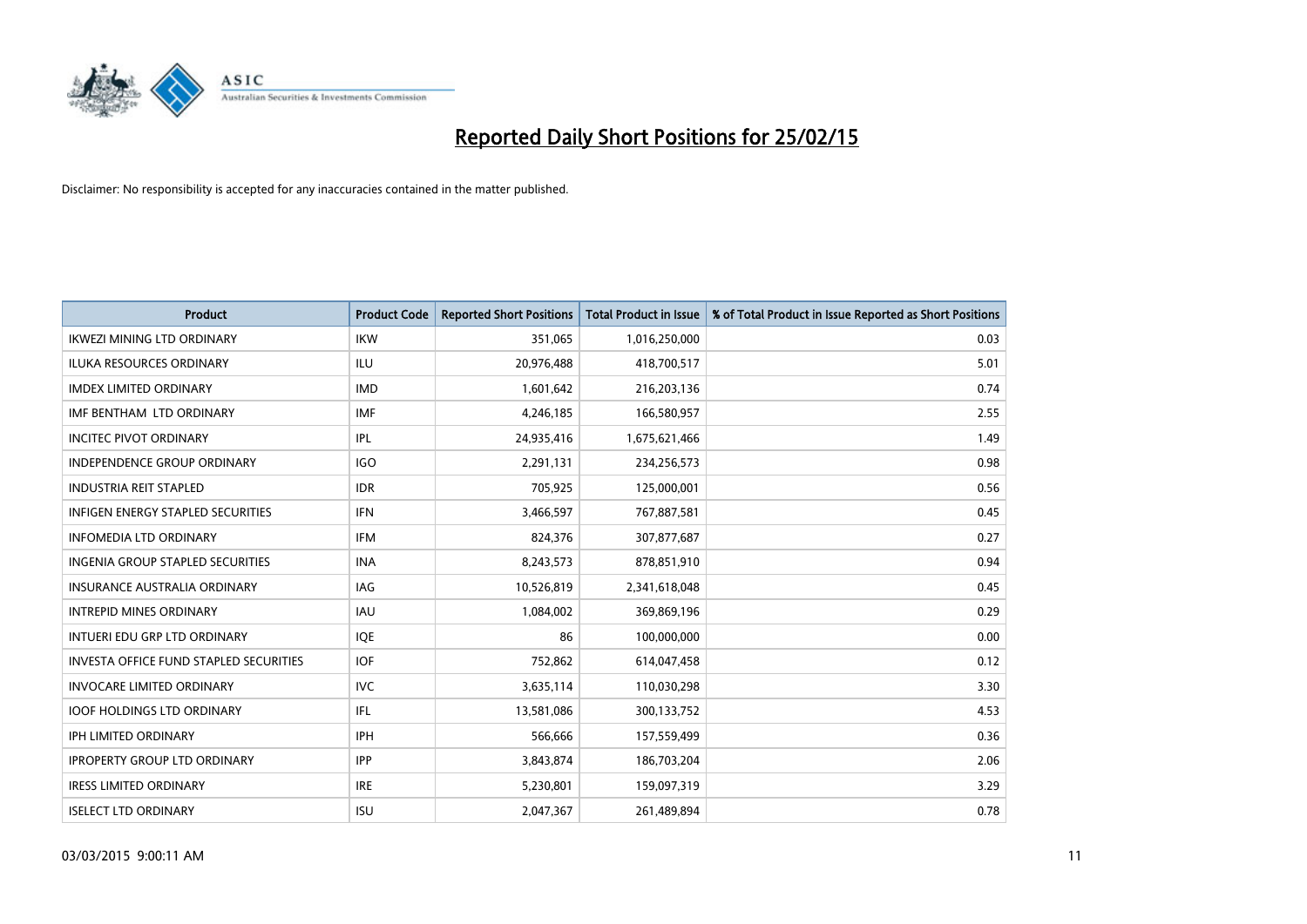

| <b>Product</b>                                  | <b>Product Code</b> | <b>Reported Short Positions</b> | <b>Total Product in Issue</b> | % of Total Product in Issue Reported as Short Positions |
|-------------------------------------------------|---------------------|---------------------------------|-------------------------------|---------------------------------------------------------|
| <b>ISENTIA GROUP LTD ORDINARY</b>               | <b>ISD</b>          | 308,396                         | 200,000,001                   | 0.15                                                    |
| <b>ISENTRIC LTD. ORDINARY</b>                   | ICU                 | 39,829                          | 134,703,703                   | 0.03                                                    |
| <b>JAMES HARDIE INDUST CHESS DEPOSITARY INT</b> | <b>IHX</b>          | 7,641,712                       | 445,256,278                   | 1.72                                                    |
| <b>JAPARA HEALTHCARE LT ORDINARY</b>            | <b>IHC</b>          | 19,976,569                      | 263,046,592                   | 7.59                                                    |
| <b>IB HI-FI LIMITED ORDINARY</b>                | <b>IBH</b>          | 8,550,990                       | 98,976,083                    | 8.64                                                    |
| KAROON GAS AUSTRALIA ORDINARY                   | <b>KAR</b>          | 23,971,742                      | 246,621,832                   | 9.72                                                    |
| KATHMANDU HOLD LTD ORDINARY                     | <b>KMD</b>          | 7,772,779                       | 201,484,583                   | 3.86                                                    |
| <b>KBL MINING LIMITED ORDINARY</b>              | <b>KBL</b>          | 1,820                           | 495,765,509                   | 0.00                                                    |
| KINGSGATE CONSOLID. ORDINARY                    | <b>KCN</b>          | 18,416,376                      | 223,584,937                   | 8.24                                                    |
| KINGSROSE MINING LTD ORDINARY                   | <b>KRM</b>          | 401,574                         | 358,611,493                   | 0.11                                                    |
| KOGI IRON LTD ORDINARY                          | <b>KFE</b>          | 1,063,603                       | 376,669,836                   | 0.28                                                    |
| LEIGHTON HOLDINGS ORDINARY                      | LEI                 | 5,539,658                       | 338,503,563                   | 1.64                                                    |
| LEND LEASE GROUP UNIT/ORD STAPLED               | <b>LLC</b>          | 2,487,187                       | 579,596,726                   | 0.43                                                    |
| LIQUEFIED NATURAL ORDINARY                      | <b>LNG</b>          | 13,552,524                      | 462,793,201                   | 2.93                                                    |
| LONESTAR RESO LTD ORDINARY                      | <b>LNR</b>          | 15,701                          | 752,187,211                   | 0.00                                                    |
| LYNAS CORPORATION ORDINARY                      | <b>LYC</b>          | 76,069,693                      | 3,370,992,404                 | 2.26                                                    |
| <b>M2 GRP LTD ORDINARY</b>                      | <b>MTU</b>          | 1,323,185                       | 181,905,060                   | 0.73                                                    |
| <b>MACA LIMITED ORDINARY</b>                    | <b>MLD</b>          | 884,783                         | 232,676,373                   | 0.38                                                    |
| <b>MACMAHON HOLDINGS ORDINARY</b>               | <b>MAH</b>          | 30,349                          | 1,261,699,966                 | 0.00                                                    |
| MACO ATLAS ROADS GRP ORDINARY STAPLED           | <b>MOA</b>          | 13,978,180                      | 511,538,852                   | 2.73                                                    |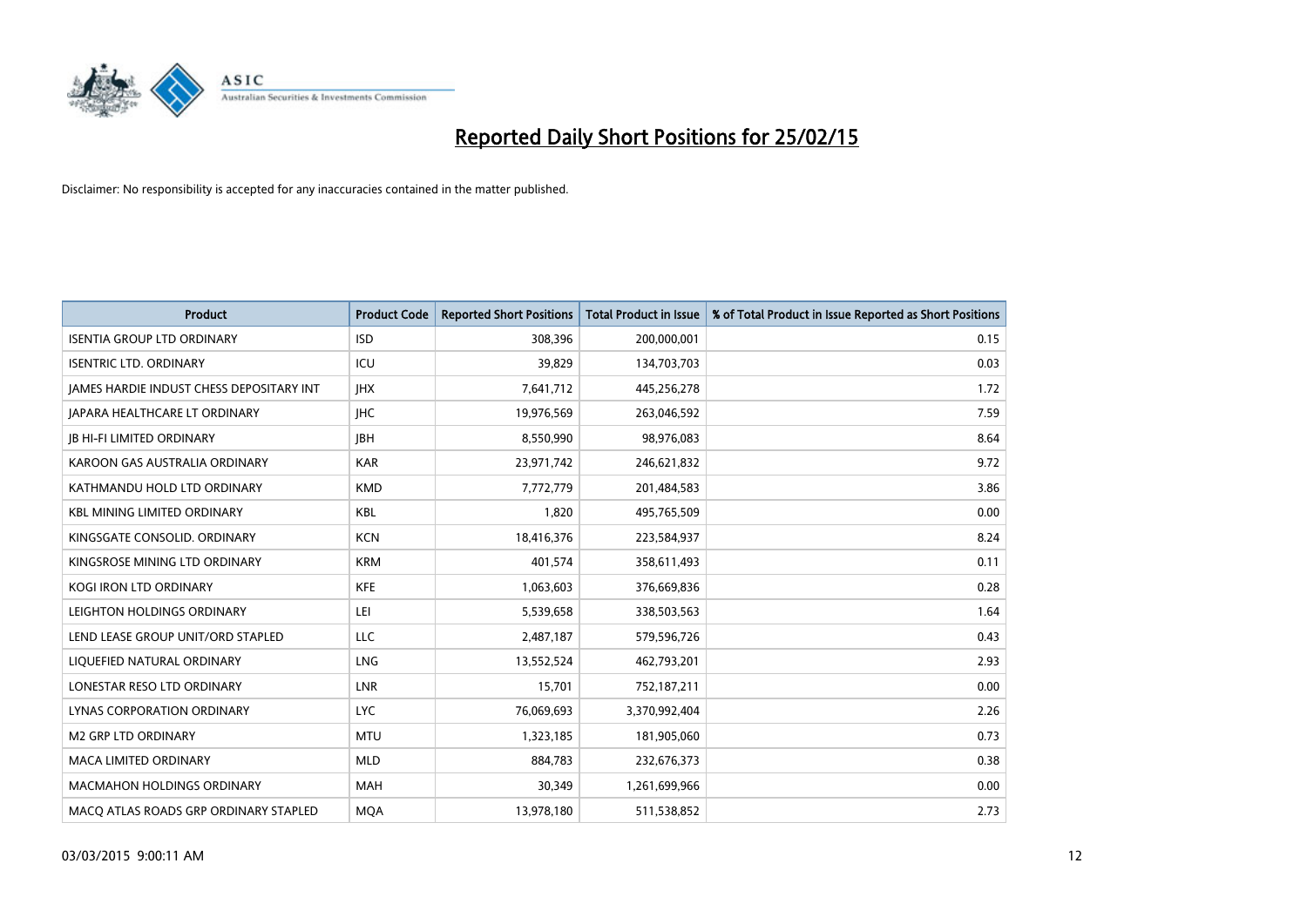

| <b>Product</b>                       | <b>Product Code</b> | <b>Reported Short Positions</b> | <b>Total Product in Issue</b> | % of Total Product in Issue Reported as Short Positions |
|--------------------------------------|---------------------|---------------------------------|-------------------------------|---------------------------------------------------------|
| MACQUARIE GROUP LTD ORDINARY         | MQG                 | 1,024,669                       | 324,342,024                   | 0.32                                                    |
| MAGELLAN FIN GRP LTD ORDINARY        | MFG                 | 1,571,675                       | 159,818,691                   | 0.98                                                    |
| MAGELLAN FLAGSHIP ORDINARY           | <b>MFF</b>          | 119,105                         | 357,638,817                   | 0.03                                                    |
| MANTRA GROUP LTD ORDINARY            | <b>MTR</b>          | 3,500,649                       | 249,471,229                   | 1.40                                                    |
| <b>MATRIX C &amp; E LTD ORDINARY</b> | <b>MCE</b>          | 2,542,716                       | 94,555,428                    | 2.69                                                    |
| MAVERICK DRILLING ORDINARY           | <b>MAD</b>          | 1,036,711                       | 545,000,115                   | 0.19                                                    |
| <b>MAXITRANS INDUSTRIES ORDINARY</b> | <b>MXI</b>          | 305,460                         | 185,075,653                   | 0.17                                                    |
| MAYNE PHARMA LTD ORDINARY            | <b>MYX</b>          | 17,488,682                      | 707,269,028                   | 2.47                                                    |
| MCMILLAN SHAKESPEARE ORDINARY        | <b>MMS</b>          | 652,935                         | 77,525,801                    | 0.84                                                    |
| MEDIBANK PRIVATE LTD ORDINARY        | <b>MPL</b>          | 21,543,783                      | 2,754,003,240                 | 0.78                                                    |
| MEDUSA MINING LTD ORDINARY           | <b>MML</b>          | 6,328,486                       | 207,794,301                   | 3.05                                                    |
| MESOBLAST LIMITED ORDINARY           | <b>MSB</b>          | 22,346,911                      | 324,201,029                   | 6.89                                                    |
| METALS X LIMITED ORDINARY            | <b>MLX</b>          | 67,066                          | 416,010,939                   | 0.02                                                    |
| METCASH LIMITED ORDINARY             | <b>MTS</b>          | 141,735,264                     | 928,357,876                   | 15.27                                                   |
| MIGHTY RIVER POWER ORDINARY          | <b>MYT</b>          | 1,761,235                       | 1,400,012,517                 | 0.13                                                    |
| MINCOR RESOURCES NL ORDINARY         | <b>MCR</b>          | 6,794                           | 188,208,274                   | 0.00                                                    |
| MINERAL DEPOSITS ORDINARY            | <b>MDL</b>          | 1,256,066                       | 103,676,341                   | 1.21                                                    |
| MINERAL RESOURCES. ORDINARY          | <b>MIN</b>          | 17,671,449                      | 187,270,274                   | 9.44                                                    |
| MIRABELA NICKEL LTD ORDINARY         | <b>MBN</b>          | 2,012,125                       | 929,710,216                   | 0.22                                                    |
| MIRVAC GROUP STAPLED SECURITIES      | <b>MGR</b>          | 4,903,989                       | 3,697,197,370                 | 0.13                                                    |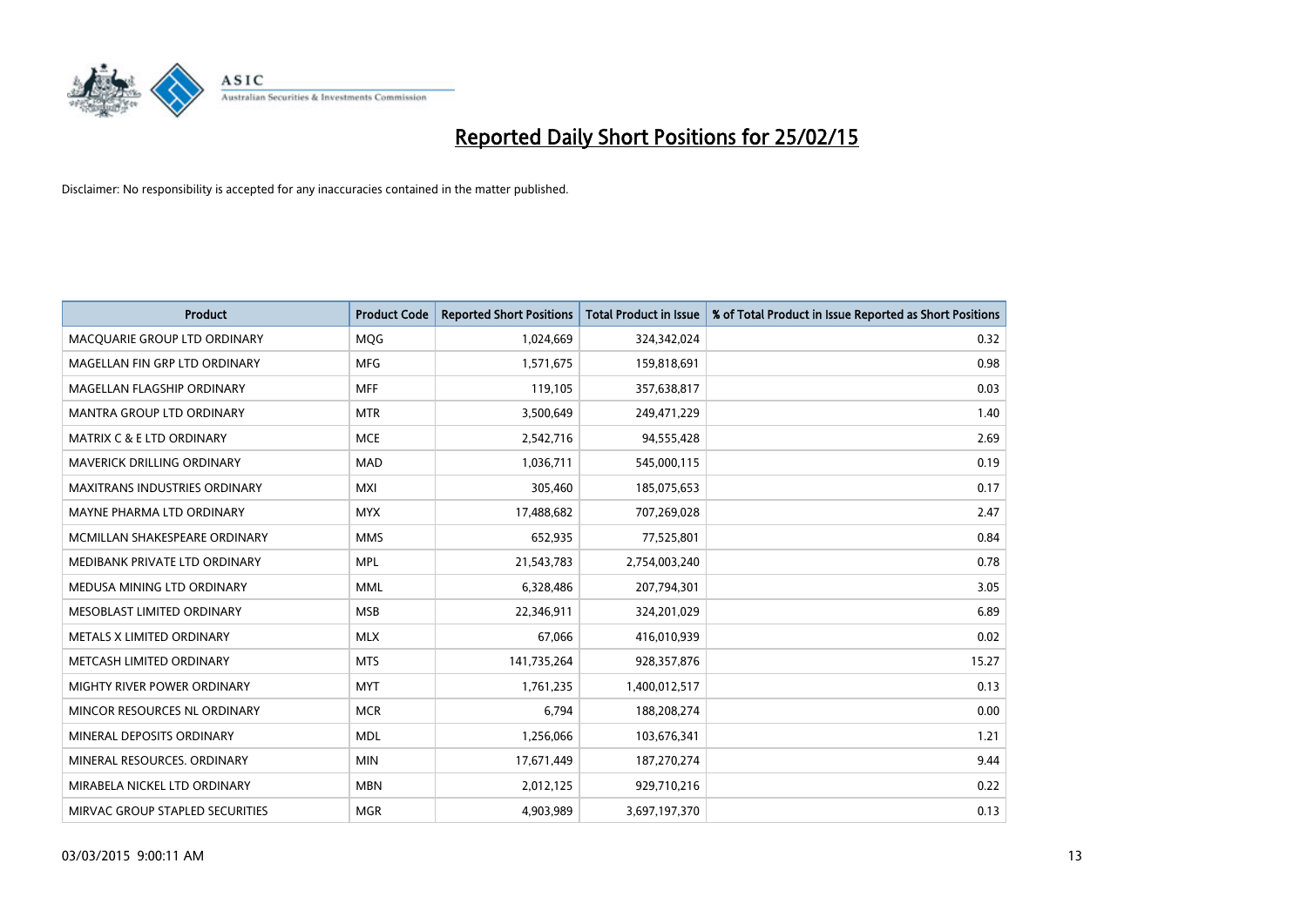

| <b>Product</b>                    | <b>Product Code</b> | <b>Reported Short Positions</b> | <b>Total Product in Issue</b> | % of Total Product in Issue Reported as Short Positions |
|-----------------------------------|---------------------|---------------------------------|-------------------------------|---------------------------------------------------------|
| MISSION NEWENERGY ORDINARY        | <b>MBT</b>          | 10,935                          | 40,870,275                    | 0.03                                                    |
| <b>MMAOFFSHOR ORDINARY</b>        | <b>MRM</b>          | 21,910,719                      | 368,666,221                   | 5.94                                                    |
| MOLOPO ENERGY LTD ORDINARY        | <b>MPO</b>          | 10,833                          | 248,832,798                   | 0.00                                                    |
| MONADELPHOUS GROUP ORDINARY       | <b>MND</b>          | 7,455,632                       | 92,998,380                    | 8.02                                                    |
| MONASH IVF GROUP LTD ORDINARY     | <b>MVF</b>          | 1,139,844                       | 231,081,089                   | 0.49                                                    |
| MORTGAGE CHOICE LTD ORDINARY      | <b>MOC</b>          | 28,168                          | 124,216,248                   | 0.02                                                    |
| <b>MOUNT GIBSON IRON ORDINARY</b> | <b>MGX</b>          | 37,217,583                      | 1,090,805,085                 | 3.41                                                    |
| MULTIPLEX SITES SITES             | <b>MXUPA</b>        | 2,242                           | 4,500,000                     | 0.05                                                    |
| MYER HOLDINGS LTD ORDINARY        | <b>MYR</b>          | 111,160,078                     | 585,689,551                   | 18.98                                                   |
| NANOSONICS LIMITED ORDINARY       | <b>NAN</b>          | 2,389,694                       | 264,362,826                   | 0.90                                                    |
| NATIONAL AUST, BANK ORDINARY      | <b>NAB</b>          | 10,744,650                      | 2,419,353,823                 | 0.44                                                    |
| NATIONAL STORAGE STAPLED          | <b>NSR</b>          | 1,444,041                       | 295,631,660                   | 0.49                                                    |
| NAVITAS LIMITED ORDINARY          | <b>NVT</b>          | 2,577,990                       | 376,037,813                   | 0.69                                                    |
| NEARMAP LTD ORDINARY              | <b>NEA</b>          | 2,279,142                       | 348,196,101                   | 0.65                                                    |
| NEON ENERGY LIMITED ORDINARY      | <b>NEN</b>          | 13,244                          | 553,037,848                   | 0.00                                                    |
| NEW HOPE CORPORATION ORDINARY     | <b>NHC</b>          | 776,444                         | 830,999,449                   | 0.09                                                    |
| NEWCREST MINING ORDINARY          | <b>NCM</b>          | 8,095,415                       | 766,510,971                   | 1.06                                                    |
| NEWS CORP A NON-VOTING CDI        | <b>NWSLV</b>        | 335                             | 2,513,551                     | 0.01                                                    |
| NEWS CORP B VOTING CDI            | <b>NWS</b>          | 2,012,713                       | 39,943,353                    | 5.04                                                    |
| NEWSAT LIMITED ORDINARY           | <b>NWT</b>          | 5,938,929                       | 643,874,841                   | 0.92                                                    |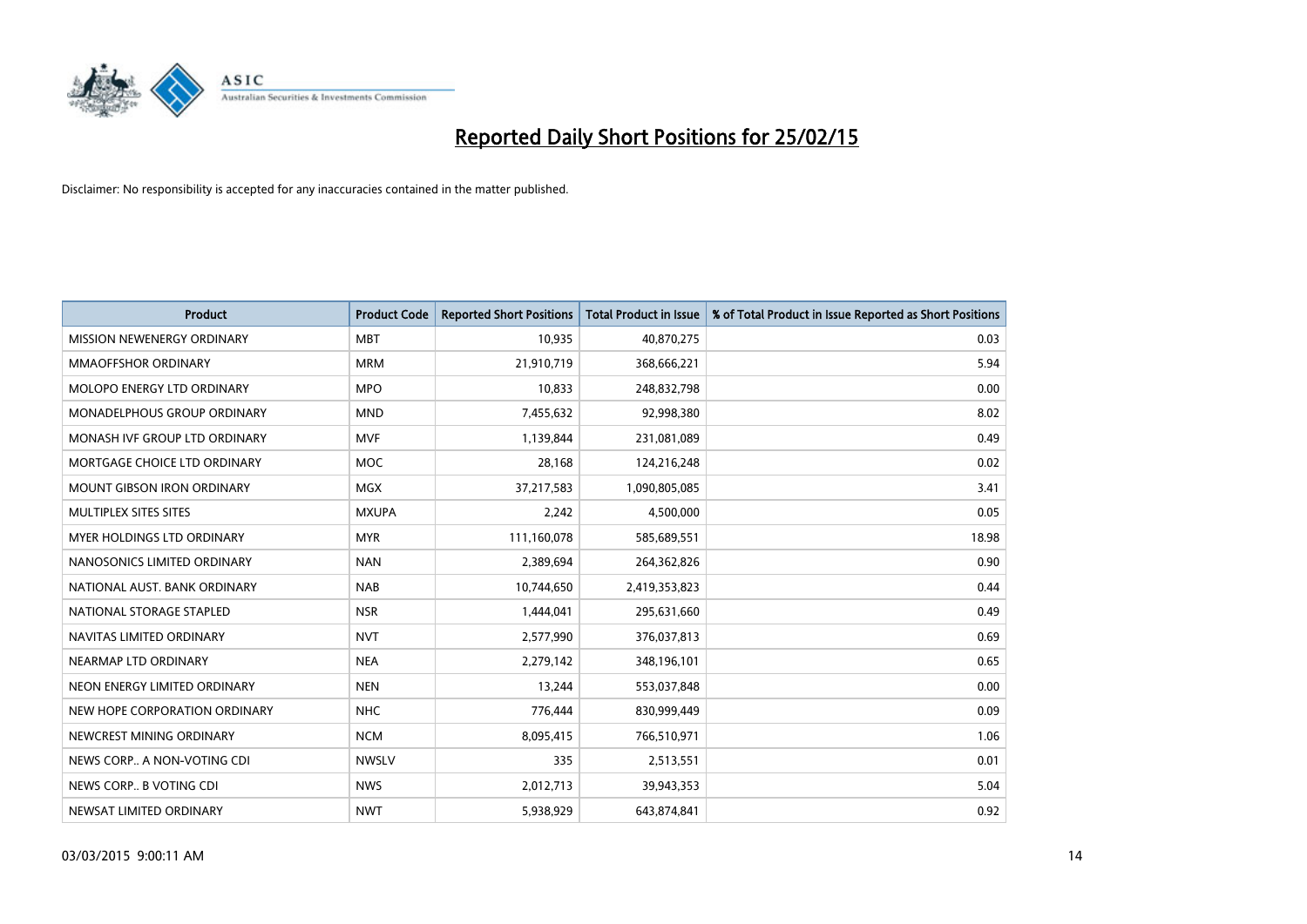

| <b>Product</b>                         | <b>Product Code</b> | <b>Reported Short Positions</b> | <b>Total Product in Issue</b> | % of Total Product in Issue Reported as Short Positions |
|----------------------------------------|---------------------|---------------------------------|-------------------------------|---------------------------------------------------------|
| NEXTDC LIMITED ORDINARY                | <b>NXT</b>          | 18,882,951                      | 193,154,486                   | 9.78                                                    |
| NEXUS ENERGY LIMITED ORDINARY          | <b>NXS</b>          | 58,176                          | 1,330,219,459                 | 0.00                                                    |
| NIB HOLDINGS LIMITED ORDINARY          | <b>NHF</b>          | 155,673                         | 439,004,182                   | 0.04                                                    |
| NINE ENTERTAINMENT ORDINARY            | <b>NEC</b>          | 21,095,691                      | 940,295,023                   | 2.24                                                    |
| NOBLE MINERAL RES ORDINARY             | <b>NMG</b>          | 2,365,726                       | 666,397,952                   | 0.36                                                    |
| NORTHERN STAR ORDINARY                 | <b>NST</b>          | 7,946,832                       | 592,361,953                   | 1.34                                                    |
| NOVION PROPERTY GRP STAPLED SECURITIES | <b>NVN</b>          | 31,911,782                      | 3,050,627,717                 | 1.05                                                    |
| NRW HOLDINGS LIMITED ORDINARY          | <b>NWH</b>          | 2,118,740                       | 278,888,011                   | 0.76                                                    |
| NUFARM LIMITED ORDINARY                | <b>NUF</b>          | 6,107,351                       | 264,948,132                   | 2.31                                                    |
| OCEANAGOLD CORP. CHESS DEPOSITARY INT  | OGC                 | 468,016                         | 301,520,186                   | 0.16                                                    |
| OIL SEARCH LTD ORDINARY                | OSH                 | 22, 167, 282                    | 1,522,692,587                 | 1.46                                                    |
| OOH!MEDIA LIMITED ORDINARY             | <b>OML</b>          | 617,955                         | 149,882,534                   | 0.41                                                    |
| ORICA LIMITED ORDINARY                 | ORI                 | 30,121,201                      | 372,743,291                   | 8.08                                                    |
| ORIGIN ENERGY ORDINARY                 | <b>ORG</b>          | 11,063,044                      | 1,106,314,634                 | 1.00                                                    |
| OROCOBRE LIMITED ORDINARY              | <b>ORE</b>          | 3,397,415                       | 147,360,623                   | 2.31                                                    |
| ORORA LIMITED ORDINARY                 | <b>ORA</b>          | 1,251,466                       | 1,206,684,923                 | 0.10                                                    |
| OROTONGROUP LIMITED ORDINARY           | ORL                 | 6,373                           | 40,880,902                    | 0.02                                                    |
| <b>OZ MINERALS ORDINARY</b>            | OZL                 | 4,404,494                       | 303,470,022                   | 1.45                                                    |
| OZFOREX GROUP LTD ORDINARY             | <b>OFX</b>          | 9,164,447                       | 240,000,000                   | 3.82                                                    |
| PACIFIC BRANDS ORDINARY                | <b>PBG</b>          | 85,004,454                      | 917,226,291                   | 9.27                                                    |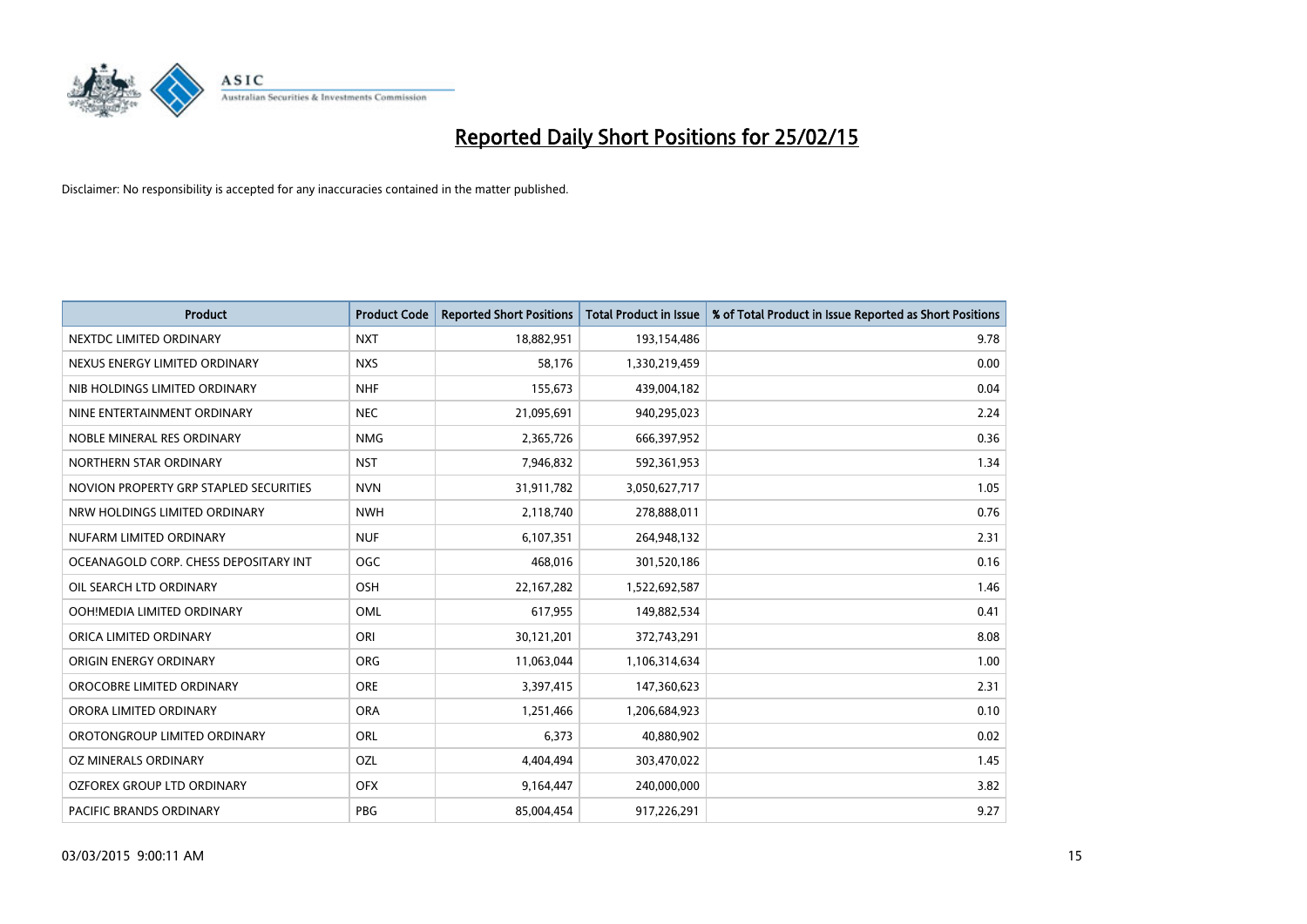

| <b>Product</b>                | <b>Product Code</b> | <b>Reported Short Positions</b> | <b>Total Product in Issue</b> | % of Total Product in Issue Reported as Short Positions |
|-------------------------------|---------------------|---------------------------------|-------------------------------|---------------------------------------------------------|
| PACIFIC SMILES GRP ORDINARY   | <b>PSQ</b>          | 133,000                         | 151,993,395                   | 0.09                                                    |
| PACT GROUP HLDGS LTD ORDINARY | <b>PGH</b>          | 852,358                         | 294,145,019                   | 0.29                                                    |
| PALADIN ENERGY LTD ORDINARY   | <b>PDN</b>          | 66,462,089                      | 1,666,927,668                 | 3.99                                                    |
| PANAUST LIMITED ORDINARY      | <b>PNA</b>          | 5,253,419                       | 637,071,326                   | 0.82                                                    |
| PANORAMIC RESOURCES ORDINARY  | PAN                 | 1,839,943                       | 321,424,015                   | 0.57                                                    |
| PAPERLINX LIMITED ORDINARY    | <b>PPX</b>          | 57,743                          | 665, 181, 261                 | 0.01                                                    |
| PEET LIMITED ORDINARY         | <b>PPC</b>          | 13,773                          | 484,853,684                   | 0.00                                                    |
| PERPETUAL LIMITED ORDINARY    | PPT                 | 1,094,641                       | 46,574,426                    | 2.35                                                    |
| PERSEUS MINING LTD ORDINARY   | PRU                 | 15,945,408                      | 526,656,401                   | 3.03                                                    |
| PHARMAXIS LTD ORDINARY        | <b>PXS</b>          | 8,777                           | 310,621,349                   | 0.00                                                    |
| PLATINUM ASSET ORDINARY       | <b>PTM</b>          | 1,183,384                       | 581,895,380                   | 0.20                                                    |
| PLATINUM AUSTRALIA ORDINARY   | <b>PLA</b>          | 836,127                         | 504,968,043                   | 0.17                                                    |
| PLATINUM CAPITAL LTD ORDINARY | <b>PMC</b>          | 40,937                          | 232,190,254                   | 0.02                                                    |
| PMP LIMITED ORDINARY          | <b>PMP</b>          | 27,581                          | 323,781,124                   | 0.01                                                    |
| POSEIDON NICK LTD ORDINARY    | POS                 | 932,960                         | 683,588,322                   | 0.14                                                    |
| PRANA BIOTECHNOLOGY ORDINARY  | <b>PBT</b>          | 2,141,189                       | 527,107,470                   | 0.41                                                    |
| PREMIER INVESTMENTS ORDINARY  | <b>PMV</b>          | 548,346                         | 155,900,075                   | 0.35                                                    |
| PRIMARY HEALTH CARE ORDINARY  | <b>PRY</b>          | 49,333,401                      | 512,130,550                   | 9.63                                                    |
| PRIME MEDIA GRP LTD ORDINARY  | <b>PRT</b>          | 942,409                         | 366,330,303                   | 0.26                                                    |
| PROGRAMMED ORDINARY           | <b>PRG</b>          | 480,267                         | 118,651,911                   | 0.40                                                    |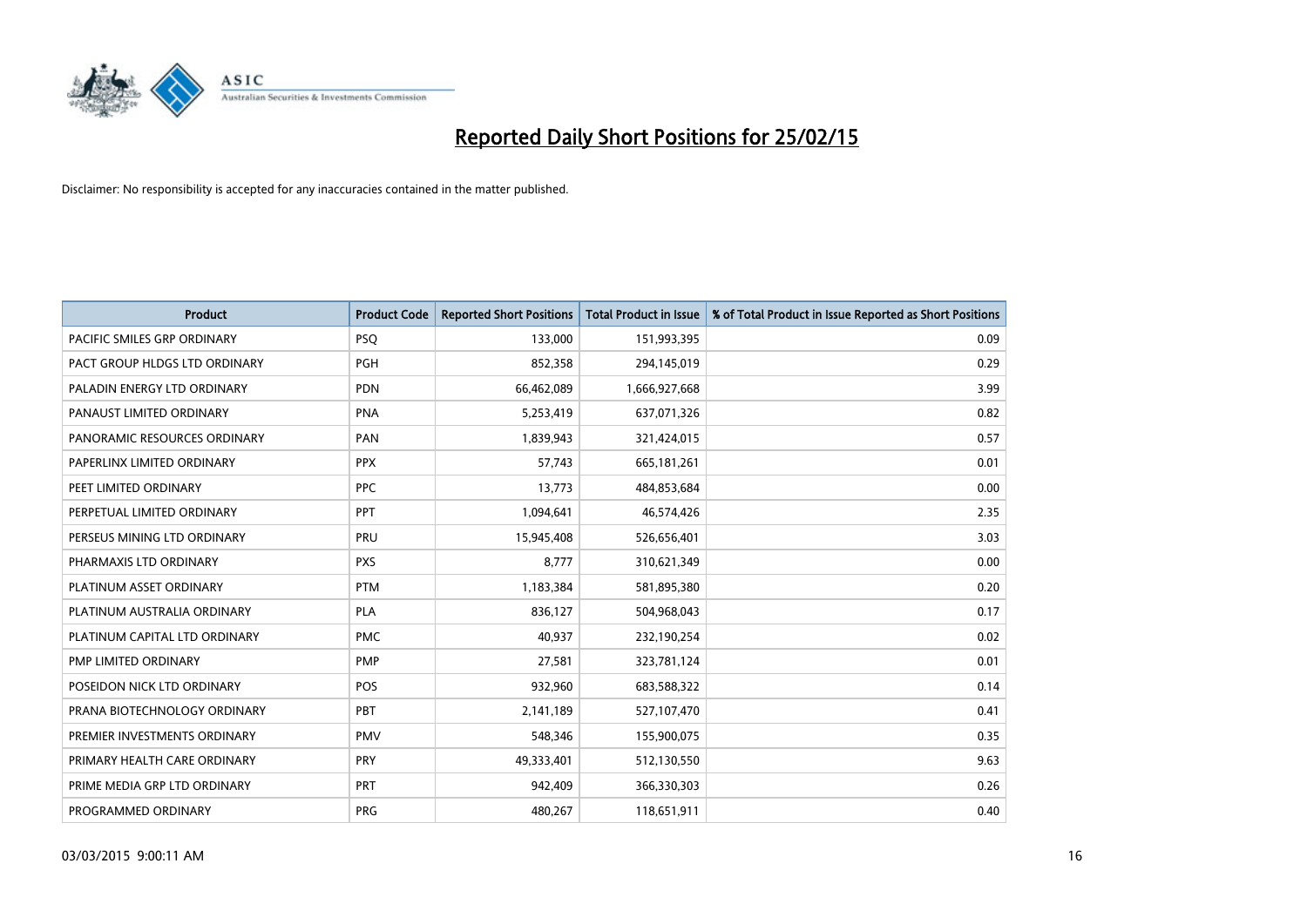

| <b>Product</b>                      | <b>Product Code</b> | <b>Reported Short Positions</b> | <b>Total Product in Issue</b> | % of Total Product in Issue Reported as Short Positions |
|-------------------------------------|---------------------|---------------------------------|-------------------------------|---------------------------------------------------------|
| PROMESA LIMITED ORDINARY            | <b>PRA</b>          | 1,848,713                       | 384,412,465                   | 0.48                                                    |
| PURA VIDA ENERGY NL ORDINARY        | <b>PVD</b>          | 233,000                         | 135,404,383                   | 0.17                                                    |
| <b>QANTAS AIRWAYS ORDINARY</b>      | QAN                 | 1,323,971                       | 2,196,330,250                 | 0.06                                                    |
| OBE INSURANCE GROUP ORDINARY        | <b>OBE</b>          | 13,860,899                      | 1,364,945,301                 | 1.02                                                    |
| <b>QUBE HOLDINGS LTD ORDINARY</b>   | <b>QUB</b>          | 5,182,247                       | 1,054,428,076                 | 0.49                                                    |
| RAMSAY HEALTH CARE ORDINARY         | <b>RHC</b>          | 491,619                         | 202,081,252                   | 0.24                                                    |
| <b>RCG CORPORATION LTD ORDINARY</b> | <b>RCG</b>          | 232,706                         | 268,408,625                   | 0.09                                                    |
| <b>RCR TOMLINSON ORDINARY</b>       | <b>RCR</b>          | 667,750                         | 138,745,453                   | 0.48                                                    |
| <b>REA GROUP ORDINARY</b>           | <b>REA</b>          | 1,805,899                       | 131,714,699                   | 1.37                                                    |
| <b>RECALL HOLDINGS LTD ORDINARY</b> | <b>REC</b>          | 507,087                         | 313,674,711                   | 0.16                                                    |
| RECKON LIMITED ORDINARY             | <b>RKN</b>          | 162,558                         | 112,084,762                   | 0.15                                                    |
| RED 5 LIMITED ORDINARY              | <b>RED</b>          | 174,739                         | 759,451,008                   | 0.02                                                    |
| <b>RED FORK ENERGY ORDINARY</b>     | <b>RFE</b>          | 112,160                         | 501,051,719                   | 0.02                                                    |
| REDBANK ENERGY LTD ORDINARY         | AEJ                 | 13                              | 786,287                       | 0.00                                                    |
| REGIONAL EXPRESS ORDINARY           | <b>REX</b>          | 32,268                          | 110,154,375                   | 0.03                                                    |
| REGIS HEALTHCARE LTD ORDINARY       | <b>REG</b>          | 227,679                         | 300, 345, 797                 | 0.08                                                    |
| REGIS RESOURCES ORDINARY            | <b>RRL</b>          | 25,149,379                      | 499,781,595                   | 5.03                                                    |
| RESMED INC CDI 10:1                 | <b>RMD</b>          | 4,102,216                       | 1,403,838,170                 | 0.29                                                    |
| <b>RESOLUTE MINING ORDINARY</b>     | <b>RSG</b>          | 5,119,898                       | 641,189,223                   | 0.80                                                    |
| RETAIL FOOD GROUP ORDINARY          | <b>RFG</b>          | 4,979,046                       | 159,833,303                   | 3.12                                                    |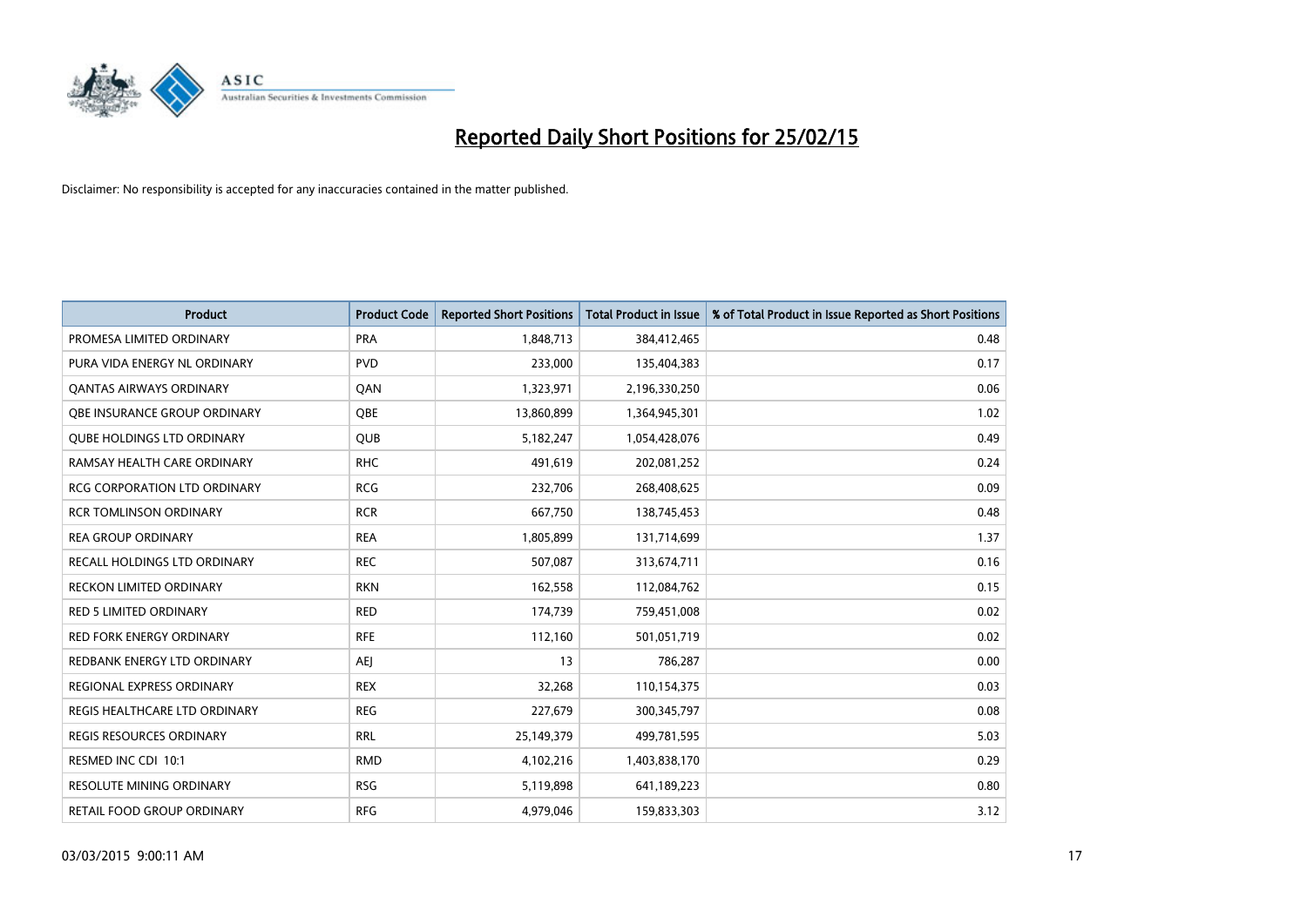

| <b>Product</b>                        | <b>Product Code</b> | <b>Reported Short Positions</b> | <b>Total Product in Issue</b> | % of Total Product in Issue Reported as Short Positions |
|---------------------------------------|---------------------|---------------------------------|-------------------------------|---------------------------------------------------------|
| REX MINERALS LIMITED ORDINARY         | <b>RXM</b>          | 815,728                         | 220,519,784                   | 0.37                                                    |
| <b>RIDLEY CORPORATION ORDINARY</b>    | <b>RIC</b>          | 10,997                          | 307,817,071                   | 0.00                                                    |
| RIO TINTO LIMITED ORDINARY            | <b>RIO</b>          | 6,026,940                       | 435,758,720                   | 1.38                                                    |
| ROC OIL COMPANY ORDINARY              | <b>ROC</b>          | 359,692                         | 687,618,400                   | 0.05                                                    |
| ROX RESOURCES ORDINARY                | <b>RXL</b>          | 5,523,255                       | 849,673,095                   | 0.65                                                    |
| ROYAL WOLF HOLDINGS ORDINARY          | <b>RWH</b>          | 175,790                         | 100,387,052                   | 0.18                                                    |
| SAI GLOBAL LIMITED ORDINARY           | SAI                 | 1,033,949                       | 211,761,727                   | 0.49                                                    |
| SALMAT LIMITED ORDINARY               | <b>SLM</b>          | 12,027                          | 159,812,799                   | 0.01                                                    |
| SAMSON OIL & GAS LTD ORDINARY         | SSN                 | 2,489,520                       | 2,837,782,022                 | 0.09                                                    |
| SANDFIRE RESOURCES ORDINARY           | <b>SFR</b>          | 2,875,572                       | 156,428,011                   | 1.84                                                    |
| <b>SANTOS LTD ORDINARY</b>            | <b>STO</b>          | 17,650,521                      | 982,333,442                   | 1.80                                                    |
| SARACEN MINERAL ORDINARY              | <b>SAR</b>          | 1,969,084                       | 792,784,738                   | 0.25                                                    |
| SCA PROPERTY GROUP STAPLED SECURITIES | SCP                 | 17,582,668                      | 650,839,582                   | 2.70                                                    |
| <b>SCENTRE GRP STAPLED</b>            | SCG                 | 12,201,125                      | 5,324,296,678                 | 0.23                                                    |
| SEDGMAN LIMITED ORDINARY              | <b>SDM</b>          | 1,128,550                       | 227,059,277                   | 0.50                                                    |
| SEEK LIMITED ORDINARY                 | <b>SEK</b>          | 11,395,178                      | 342,622,917                   | 3.33                                                    |
| SELECT HARVESTS ORDINARY              | SHV                 | 1,120,451                       | 70,940,874                    | 1.58                                                    |
| SENEX ENERGY LIMITED ORDINARY         | <b>SXY</b>          | 63,098,997                      | 1,149,657,377                 | 5.49                                                    |
| SEVEN GROUP HOLDINGS ORDINARY         | <b>SVW</b>          | 8,831,116                       | 296,260,281                   | 2.98                                                    |
| SEVEN WEST MEDIA LTD ORDINARY         | <b>SWM</b>          | 31,840,178                      | 999,160,872                   | 3.19                                                    |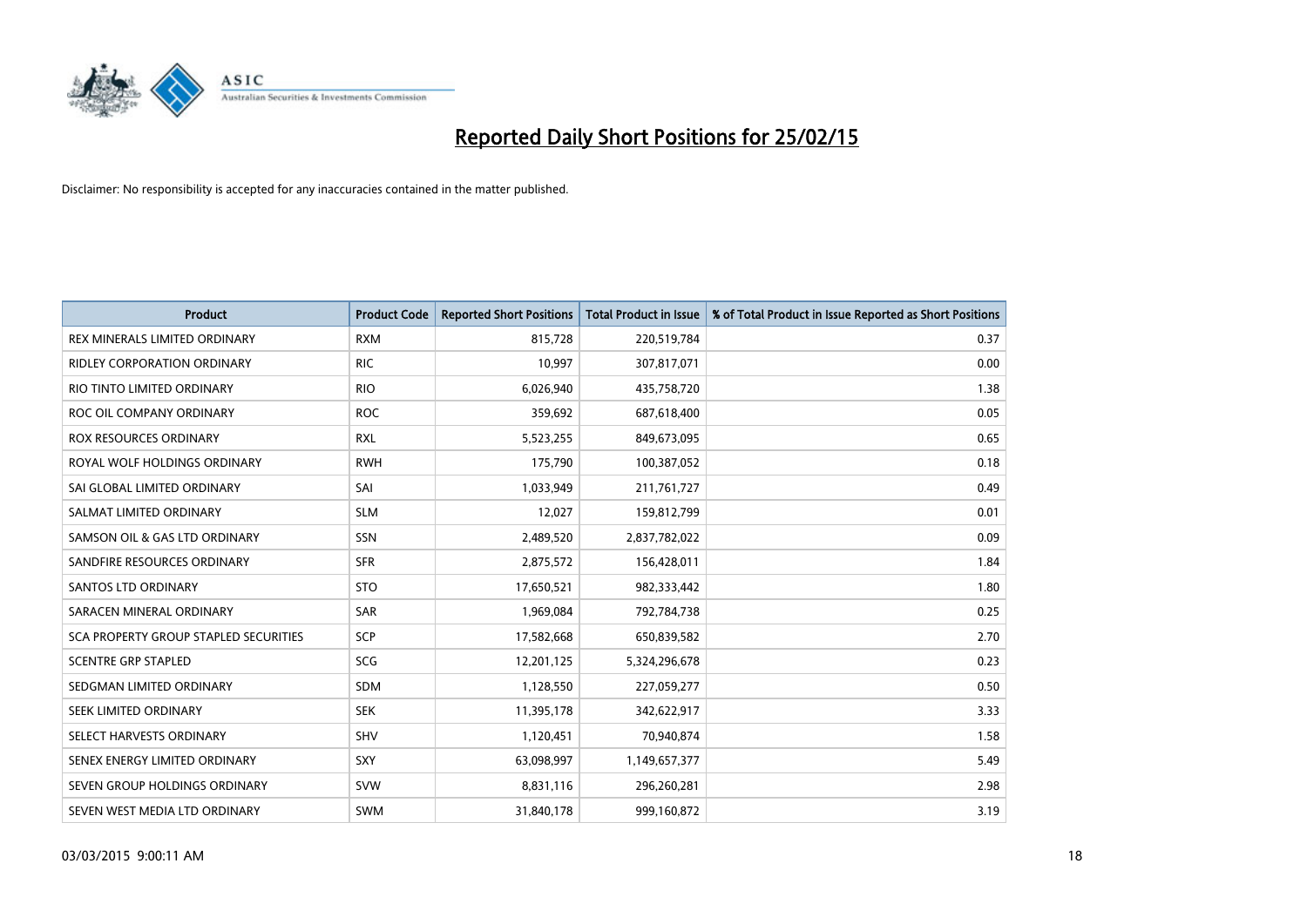

| <b>Product</b>                           | <b>Product Code</b> | <b>Reported Short Positions</b> | <b>Total Product in Issue</b> | % of Total Product in Issue Reported as Short Positions |
|------------------------------------------|---------------------|---------------------------------|-------------------------------|---------------------------------------------------------|
| SEYMOUR WHYTE LTD ORDINARY               | SWL                 | 33,415                          | 87,647,595                    | 0.04                                                    |
| SG FLEET GROUP LTD ORDINARY              | SGF                 | 530,388                         | 242,691,826                   | 0.22                                                    |
| SHINE CORPORATE ORDINARY                 | SHJ                 | 36,576                          | 172,400,081                   | 0.02                                                    |
| SIGMA PHARMACEUTICAL ORDINARY            | <b>SIP</b>          | 22,429,975                      | 1,093,424,867                 | 2.05                                                    |
| SILEX SYSTEMS ORDINARY                   | <b>SLX</b>          | 6,357,419                       | 170,467,339                   | 3.73                                                    |
| SILVER CHEF LIMITED ORDINARY             | SIV                 | 10,074                          | 29,640,865                    | 0.03                                                    |
| SILVER LAKE RESOURCE ORDINARY            | <b>SLR</b>          | 15,141,687                      | 503,233,971                   | 3.01                                                    |
| SIMONDS GRP LTD ORDINARY                 | <b>SIO</b>          | 656,557                         | 151,412,268                   | 0.43                                                    |
| SIMS METAL MGMT LTD ORDINARY             | SGM                 | 15,516,854                      | 204,703,086                   | 7.58                                                    |
| SINGAPORE TELECOMM. CHESS DEPOSITARY INT | SGT                 | 7,030,487                       | 127,005,879                   | 5.54                                                    |
| SINO GAS ENERGY ORDINARY                 | <b>SEH</b>          | 9,337,798                       | 1,544,247,358                 | 0.60                                                    |
| SIRIUS RESOURCES NL ORDINARY             | <b>SIR</b>          | 15,743,564                      | 341,638,269                   | 4.61                                                    |
| SIRTEX MEDICAL ORDINARY                  | <b>SRX</b>          | 42,489                          | 56,530,231                    | 0.08                                                    |
| SKILLED GROUP LTD ORDINARY               | <b>SKE</b>          | 4,497,234                       | 235,898,291                   | 1.91                                                    |
| <b>SKY NETWORK ORDINARY</b>              | <b>SKT</b>          | 204,970                         | 389,139,785                   | 0.05                                                    |
| SKYCITY ENT GRP LTD ORDINARY             | <b>SKC</b>          | 10,334,860                      | 587,472,741                   | 1.76                                                    |
| <b>SLATER &amp; GORDON ORDINARY</b>      | SGH                 | 4,033,853                       | 208,695,621                   | 1.93                                                    |
| SMS MANAGEMENT, ORDINARY                 | <b>SMX</b>          | 1,390,093                       | 69,318,017                    | 2.01                                                    |
| SONIC HEALTHCARE ORDINARY                | SHL                 | 4,424,121                       | 401,401,556                   | 1.10                                                    |
| SOUL PATTINSON (W.H) ORDINARY            | SOL                 | 23,129                          | 239,395,320                   | 0.01                                                    |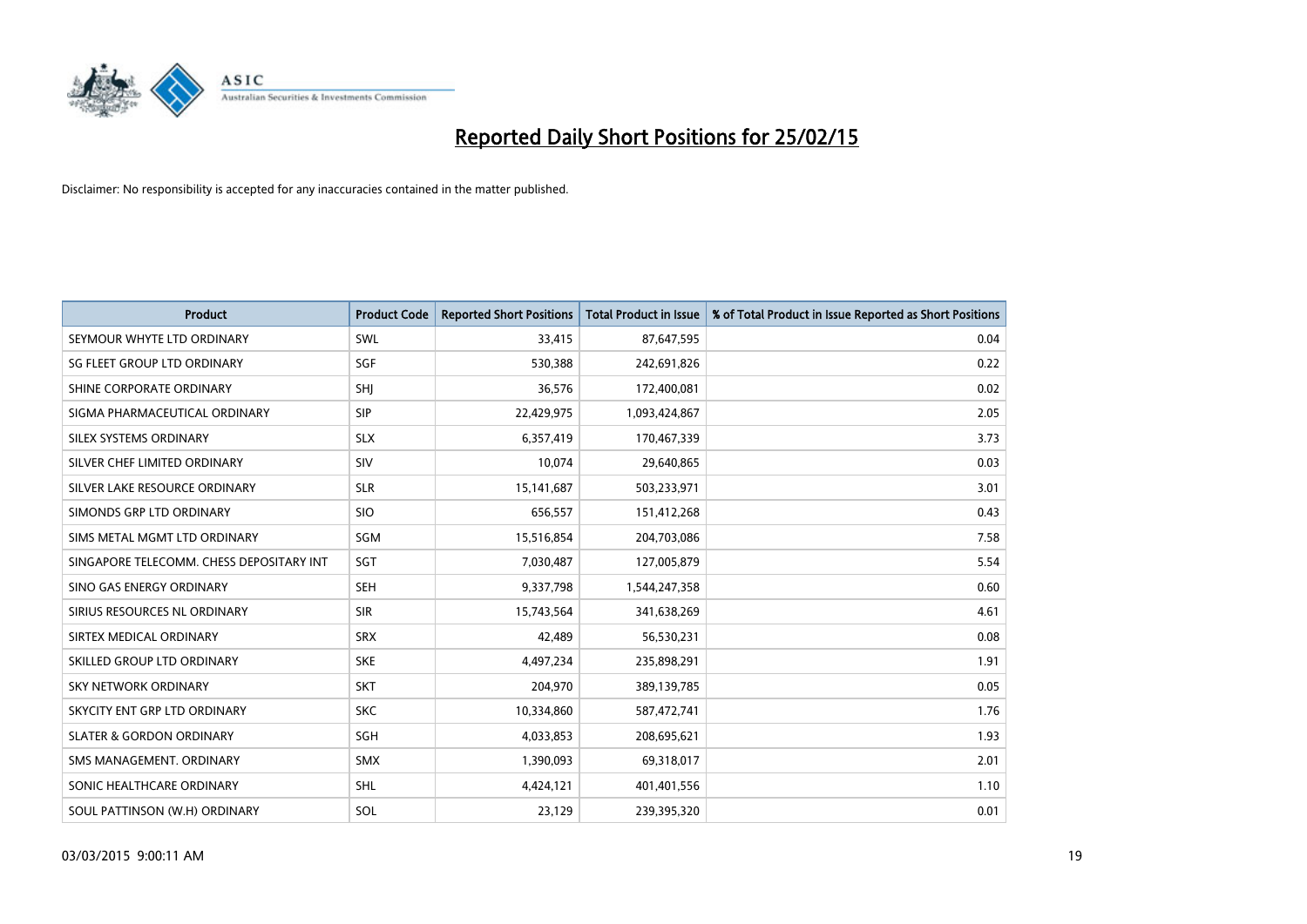

| <b>Product</b>                           | <b>Product Code</b> | <b>Reported Short Positions</b> | <b>Total Product in Issue</b> | % of Total Product in Issue Reported as Short Positions |
|------------------------------------------|---------------------|---------------------------------|-------------------------------|---------------------------------------------------------|
| SPARK INFRASTRUCTURE STAPLED US PROHIBT. | SKI                 | 32,445,928                      | 1,466,360,128                 | 2.21                                                    |
| SPARK NEW ZEALAND ORDINARY               | <b>SPK</b>          | 10,222,014                      | 1,834,775,347                 | 0.56                                                    |
| SPDR 200 FUND ETF UNITS                  | <b>STW</b>          | 21,793                          | 47,705,598                    | 0.05                                                    |
| SPOTLESS GRP HLD LTD ORDINARY            | <b>SPO</b>          | 25,108,075                      | 1,098,290,178                 | 2.29                                                    |
| ST BARBARA LIMITED ORDINARY              | <b>SBM</b>          | 3,717,794                       | 495,102,525                   | 0.75                                                    |
| STARPHARMA HOLDINGS ORDINARY             | SPL                 | 9,175,250                       | 319,138,501                   | 2.88                                                    |
| STEADFAST GROUP LTD ORDINARY             | <b>SDF</b>          | 14,606,458                      | 503,352,992                   | 2.90                                                    |
| STHN CROSS MEDIA ORDINARY                | SXL                 | 27,605,877                      | 732,319,622                   | 3.77                                                    |
| STOCKLAND UNITS/ORD STAPLED              | SGP                 | 4,863,412                       | 2,348,746,744                 | 0.21                                                    |
| STRAITS RES LTD. ORDINARY                | SRO                 | 20,212                          | 1,217,730,293                 | 0.00                                                    |
| STW COMMUNICATIONS ORDINARY              | SGN                 | 8,591,358                       | 409,699,000                   | 2.10                                                    |
| SUNCORP GROUP LTD ORDINARY               | <b>SUN</b>          | 5,948,239                       | 1,286,600,980                 | 0.46                                                    |
| SUNDANCE ENERGY ORDINARY                 | <b>SEA</b>          | 5,420,935                       | 549,295,839                   | 0.99                                                    |
| SUNDANCE RESOURCES ORDINARY              | SDL                 | 85,790,303                      | 3,110,250,938                 | 2.76                                                    |
| SUNLAND GROUP LTD ORDINARY               | <b>SDG</b>          | 226,450                         | 181,710,087                   | 0.12                                                    |
| SUPER RET REP LTD ORDINARY               | SUL                 | 14,618,065                      | 197,030,571                   | 7.42                                                    |
| SYD AIRPORT STAPLED US PROHIBIT.         | SYD                 | 22,336,096                      | 2,216,216,041                 | 1.01                                                    |
| SYRAH RESOURCES ORDINARY                 | <b>SYR</b>          | 6,278,621                       | 164,210,076                   | 3.82                                                    |
| <b>TABCORP HOLDINGS LTD NEW</b>          | <b>TAHN</b>         | 15,068                          | 38,509,097                    | 0.04                                                    |
| <b>TABCORP HOLDINGS LTD ORDINARY</b>     | <b>TAH</b>          | 10,871,563                      | 765,652,364                   | 1.42                                                    |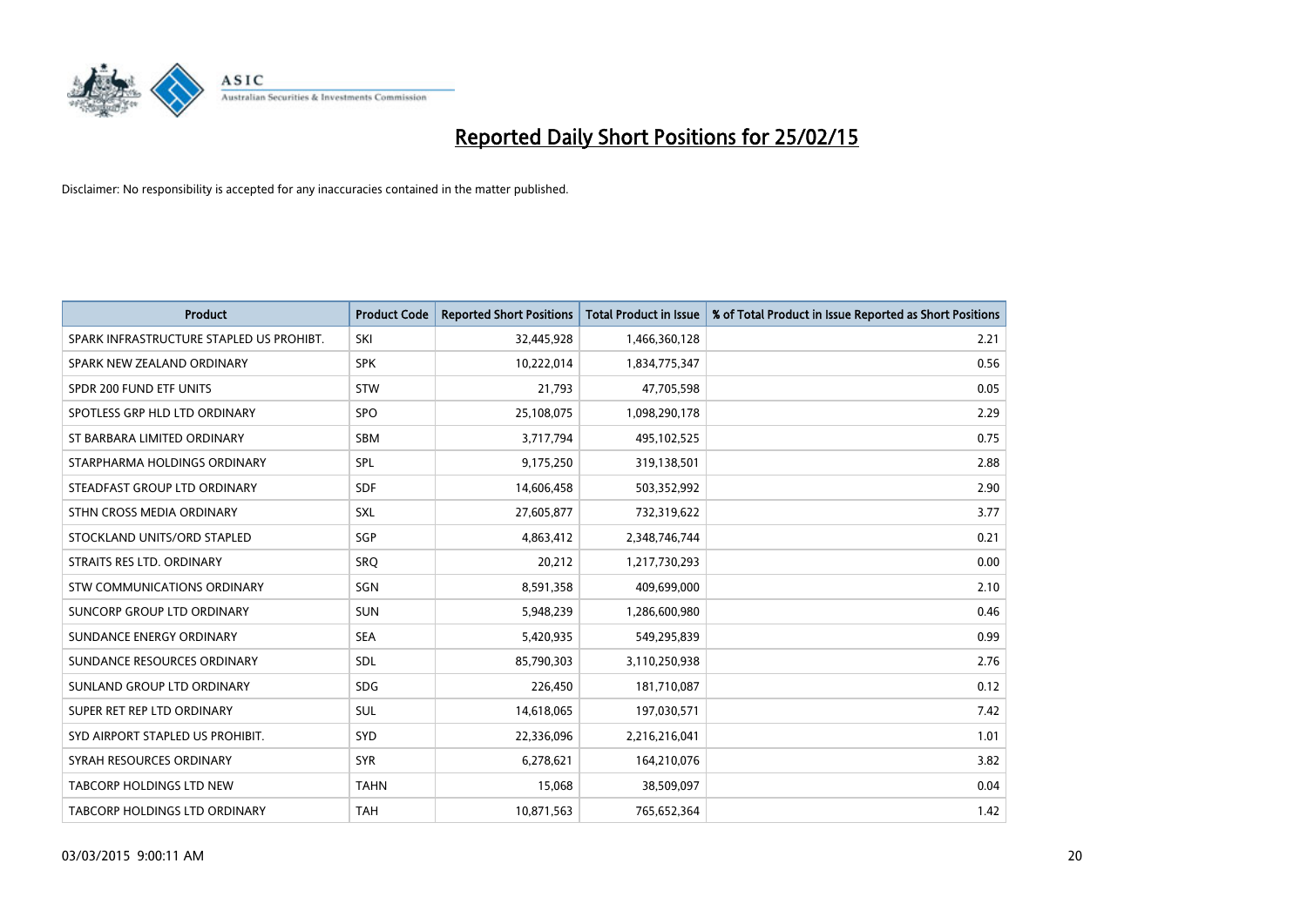

| <b>Product</b>                        | <b>Product Code</b> | <b>Reported Short Positions</b> | <b>Total Product in Issue</b> | % of Total Product in Issue Reported as Short Positions |
|---------------------------------------|---------------------|---------------------------------|-------------------------------|---------------------------------------------------------|
| TABCORP HOLDINGS LTD RTS23FEB15 FORUS | <b>TAHR</b>         | 6,635                           | 63,804,363                    | 0.01                                                    |
| TAP OIL LIMITED ORDINARY              | <b>TAP</b>          | 87,969                          | 243,186,639                   | 0.04                                                    |
| TASSAL GROUP LIMITED ORDINARY         | <b>TGR</b>          | 152,299                         | 146,897,115                   | 0.10                                                    |
| TATTS GROUP LTD ORDINARY              | <b>TTS</b>          | 15,914,631                      | 1,445,759,948                 | 1.10                                                    |
| <b>TECHNOLOGY ONE ORDINARY</b>        | <b>TNE</b>          | 2,715,524                       | 309,209,455                   | 0.88                                                    |
| TELSTRA CORPORATION, ORDINARY         | <b>TLS</b>          | 60,078,260                      | 12,225,655,836                | 0.49                                                    |
| TEN NETWORK HOLDINGS ORDINARY         | <b>TEN</b>          | 126,753,281                     | 2,630,984,596                 | 4.82                                                    |
| TERANGA GOLD CORP CDI 1:1             | <b>TGZ</b>          | 702                             | 71,141,662                    | 0.00                                                    |
| TFS CORPORATION LTD ORDINARY          | <b>TFC</b>          | 14,336,428                      | 326,983,445                   | 4.38                                                    |
| THE REJECT SHOP ORDINARY              | <b>TRS</b>          | 1,456,654                       | 28,844,648                    | 5.05                                                    |
| THINK CHILDCARE EDU ORDINARY          | <b>TNK</b>          | 500,000                         | 39,600,000                    | 1.26                                                    |
| THORN GROUP LIMITED ORDINARY          | <b>TGA</b>          | 26,970                          | 151,337,839                   | 0.02                                                    |
| TIGER RESOURCES ORDINARY              | TGS                 | 7,074,560                       | 1,143,541,406                 | 0.62                                                    |
| TOLL HOLDINGS LTD ORDINARY            | <b>TOL</b>          | 3,317,491                       | 717,437,878                   | 0.46                                                    |
| <b>TOX FREE SOLUTIONS ORDINARY</b>    | <b>TOX</b>          | 526,978                         | 133,752,359                   | 0.39                                                    |
| TPG TELECOM LIMITED ORDINARY          | <b>TPM</b>          | 15,154,983                      | 793,808,141                   | 1.91                                                    |
| TRADE ME GROUP ORDINARY               | <b>TME</b>          | 4,120,121                       | 396,830,595                   | 1.04                                                    |
| TRANSFIELD SERVICES ORDINARY          | <b>TSE</b>          | 3,491,412                       | 512,457,716                   | 0.68                                                    |
| TRANSPACIFIC INDUST, ORDINARY         | <b>TPI</b>          | 68,975,452                      | 1,579,699,505                 | 4.37                                                    |
| TRANSURBAN GROUP TRIPLE STAPLED SEC.  | <b>TCL</b>          | 8,536,268                       | 1,914,461,916                 | 0.45                                                    |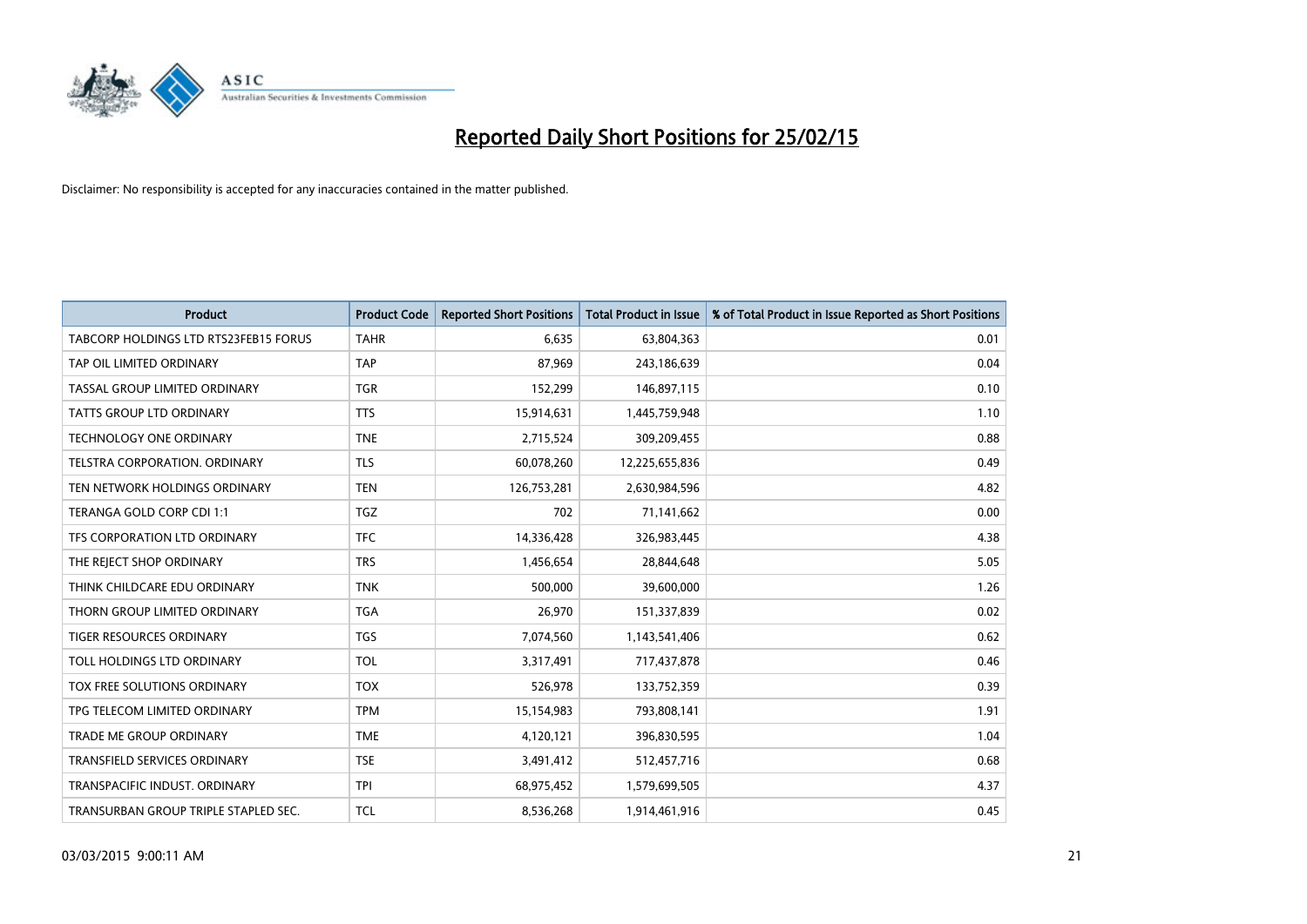

| <b>Product</b>                       | <b>Product Code</b> | <b>Reported Short Positions</b> | <b>Total Product in Issue</b> | % of Total Product in Issue Reported as Short Positions |
|--------------------------------------|---------------------|---------------------------------|-------------------------------|---------------------------------------------------------|
| <b>TREASURY GROUP ORDINARY</b>       | <b>TRG</b>          | 90,871                          | 27,604,144                    | 0.33                                                    |
| TREASURY WINE ESTATE ORDINARY        | <b>TWE</b>          | 11,026,320                      | 651,261,403                   | 1.69                                                    |
| TROY RESOURCES LTD ORDINARY          | <b>TRY</b>          | 3,386,786                       | 195,265,161                   | 1.73                                                    |
| <b>UGL LIMITED ORDINARY</b>          | UGL                 | 16,435,034                      | 166,511,240                   | 9.87                                                    |
| UNILIFE CORPORATION CDI 6:1          | <b>UNS</b>          | 86,598                          | 273,135,402                   | 0.03                                                    |
| UXC LIMITED ORDINARY                 | <b>UXC</b>          | 1,081,809                       | 331,590,518                   | 0.33                                                    |
| <b>VEDA GROUP LTD ORDINARY</b>       | <b>VED</b>          | 12,429,035                      | 842,055,406                   | 1.48                                                    |
| <b>VILLAGE ROADSHOW LTD ORDINARY</b> | <b>VRL</b>          | 1,237,026                       | 159,515,151                   | 0.78                                                    |
| VIRGIN AUS HLDG LTD ORDINARY         | <b>VAH</b>          | 32,424,190                      | 3,524,912,131                 | 0.92                                                    |
| <b>VIRTUS HEALTH LTD ORDINARY</b>    | <b>VRT</b>          | 5,430,675                       | 79,885,938                    | 6.80                                                    |
| VISION EYE INSTITUTE ORDINARY        | <b>VEI</b>          | 1,586,666                       | 178,873,554                   | 0.89                                                    |
| <b>VOCATION LTD ORDINARY</b>         | <b>VET</b>          | 7,311,779                       | 230,000,000                   | 3.18                                                    |
| <b>VOCUS COMMS LTD ORDINARY</b>      | <b>VOC</b>          | 4,315,322                       | 105,441,949                   | 4.09                                                    |
| WARRNAMBOOL CHEESE ORDINARY          | <b>WCB</b>          | 19                              | 56,098,797                    | 0.00                                                    |
| <b>WATPAC LIMITED ORDINARY</b>       | <b>WTP</b>          | 34                              | 189,258,397                   | 0.00                                                    |
| <b>WDS LIMITED ORDINARY</b>          | <b>WDS</b>          | 72,719                          | 144,740,614                   | 0.05                                                    |
| WEBIET LIMITED ORDINARY              | <b>WEB</b>          | 918,571                         | 79,397,959                    | 1.16                                                    |
| WESFARMERS LIMITED ORDINARY          | <b>WES</b>          | 8,799,238                       | 1,123,752,517                 | 0.78                                                    |
| WESTERN AREAS LTD ORDINARY           | <b>WSA</b>          | 3,187,381                       | 232,580,131                   | 1.37                                                    |
| WESTERN DESERT RES. ORDINARY         | <b>WDR</b>          | 2,490,070                       | 620,049,919                   | 0.40                                                    |